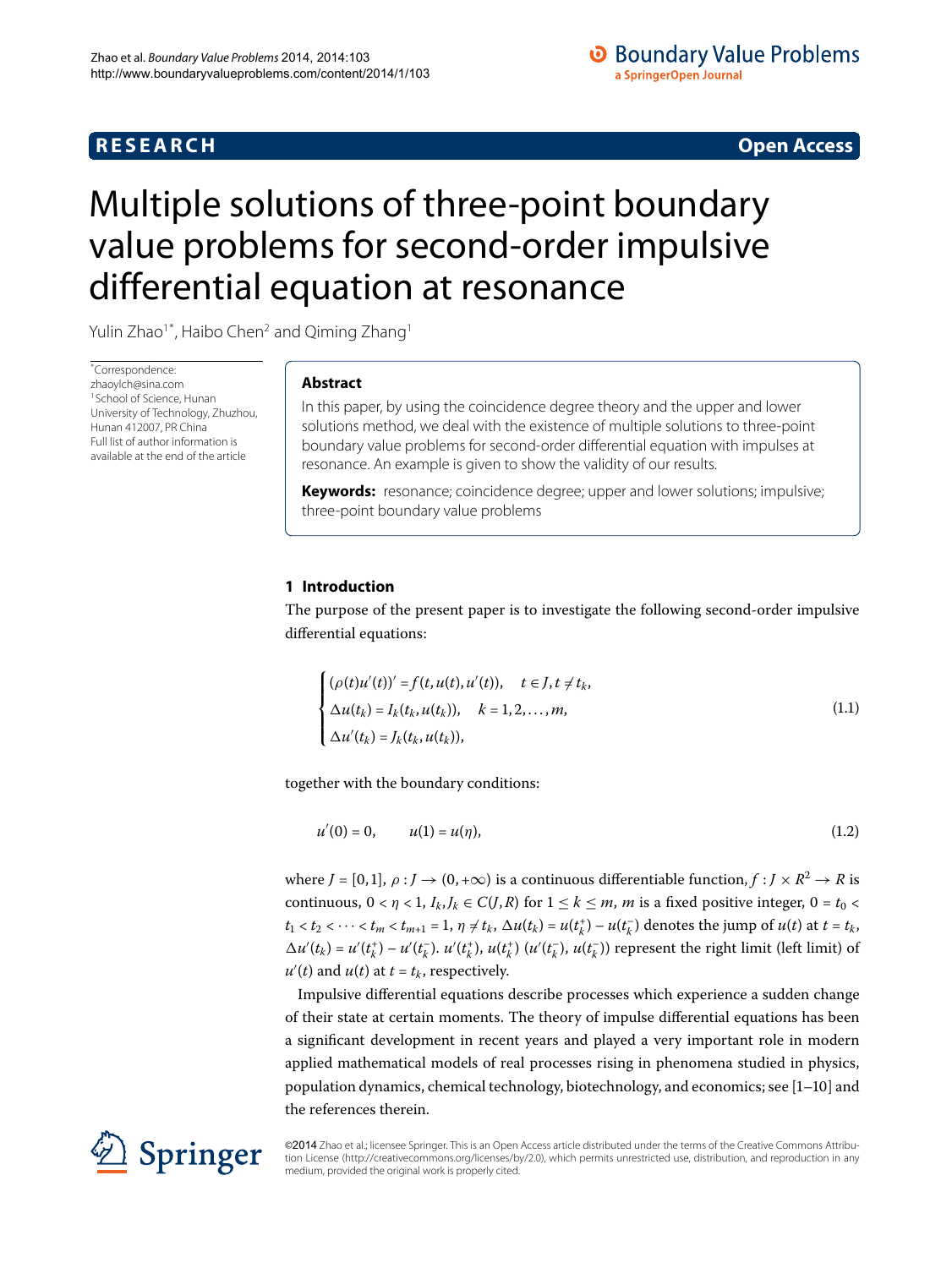Recently[,](#page-15-4) several authors (see  $[6, 11-14]$  $[6, 11-14]$  and the references therein) have studied the existence of nontrivial or positive solutions for second-order three-point boundary value problem of the type

<span id="page-1-0"></span>
$$
\begin{cases}\n u'' = f(t, u, u'), \\
 u'(0) = 0, \qquad u(1) = au(\eta).\n\end{cases}
$$
\n(1.3)

Note that the nonlinear term $f$  depends on  $u$  and its derivative  $u'$ , then the relative problem becomes more complicated. A general method to deal with this difficulty is to add some conditions to restrict the growth of the  $u'$  term. One condition is the Caratheodory nonlinearity, the other usual condition is Nagumo condition or Nagumo-Winter condi-tion (see [\[](#page-15-7)2[,](#page-15-8) 9, 12, 15[–](#page-15-10)20]). When  $a \neq 1$ , the linear operator  $Lu = u''$  is invertible, this is the so-called non-resonance case. Gupta *et al.* made use of the Leray-Schauder continuation theorem to get the results on the existence of the solution for the problems  $(1.3)$  when  $a \neq 1$  in [14[\]](#page-15-6). By using the Leray-Schauder continuation theorem and in the presence of two pairs of upper and lower solutions, Khan and Webb [\[](#page-15-9)12] established the existence of at least three solutions for the problem (1[.](#page-1-0)3) when  $a \neq 1$ . The linear operator  $Lu = u''$  is non-invertible when  $a = 1$ , this is the so-called resonance case, and the Leray-Schauder continuation theorem cannot be applied. In [11], by using the coincidence degree theory of Mawhin [21[\]](#page-16-1) and some linear or non-linear growth assumptions on *f*, Feng and Webb obtained the existence of the solution of the problem  $(1.3)$  when  $a = 1$ . By applying the nonlinear alternative of Leray-Schauder, Ma [[\]](#page-15-11) have showed the existence of at least one solution for the problem  $(1.3)$  when  $a = 1$ .

Recently, using the coincidence degree theory and the concept of autonomous curvature bound set, Liu and Yu  $[6]$  $[6]$  have studied the existence of at least one solution for the problem  $(1.1)-(1.2)$  $(1.1)-(1.2)$  $(1.1)-(1.2)$  when  $\Delta u(t_k) = I_k(u(t_k), u'(t_k))$ ,  $\Delta u'(t_k) = J_k(u(t_k), u'(t_k))$ .

In the present paper, we assume that there exist *n* ( $n \in N$  and  $n \ge 2$ ) pairs of upper and lower solutions for problem  $(1.1)-(1.2)$  and the nonlinear  $f$  satisfies a Nagumo-like growth condition with respect to  $u'$ . By considering a suitably modified nonlinearity and applying the coincidence degree method of Mawhin [21[\]](#page-16-1), the existence of multiple solutions for the problem  $(1.1)-(1.2)$  $(1.1)-(1.2)$  $(1.1)-(1.2)$  is given.

## **2 Preliminaries**

Let

$$
X = PC^{1}(J) \cap \{u'(0) = 0, u(1) = u(\eta)\}, \qquad Z = PC(J) \times R^{2m},
$$

where

$$
PC(J) = \{u \in C(\tilde{J}^*) \colon u(t^-) \text{ and } u(t^+) \text{ exist, and } u(t^-_k) = u(t_k)\}.
$$
  

$$
PC^1(J) = \{u : J \to R : u(t) \text{ is continuously differentiable for } t \neq 0, 1, t_k; u'(t^-) \text{ and } u'(t^+) \text{ exist, and } u'(t^-_k) = u'(t_k)\}, \quad J^* = J \setminus \{t_1, t_2, \dots, t_m\}.
$$

Obviously, *X* is a Banach space with the following norm:

$$
||u||_X = \max \left\{ \sup_{t \in J} |u(t)|, \sup_{t \in J} |u'(t)| \right\}.
$$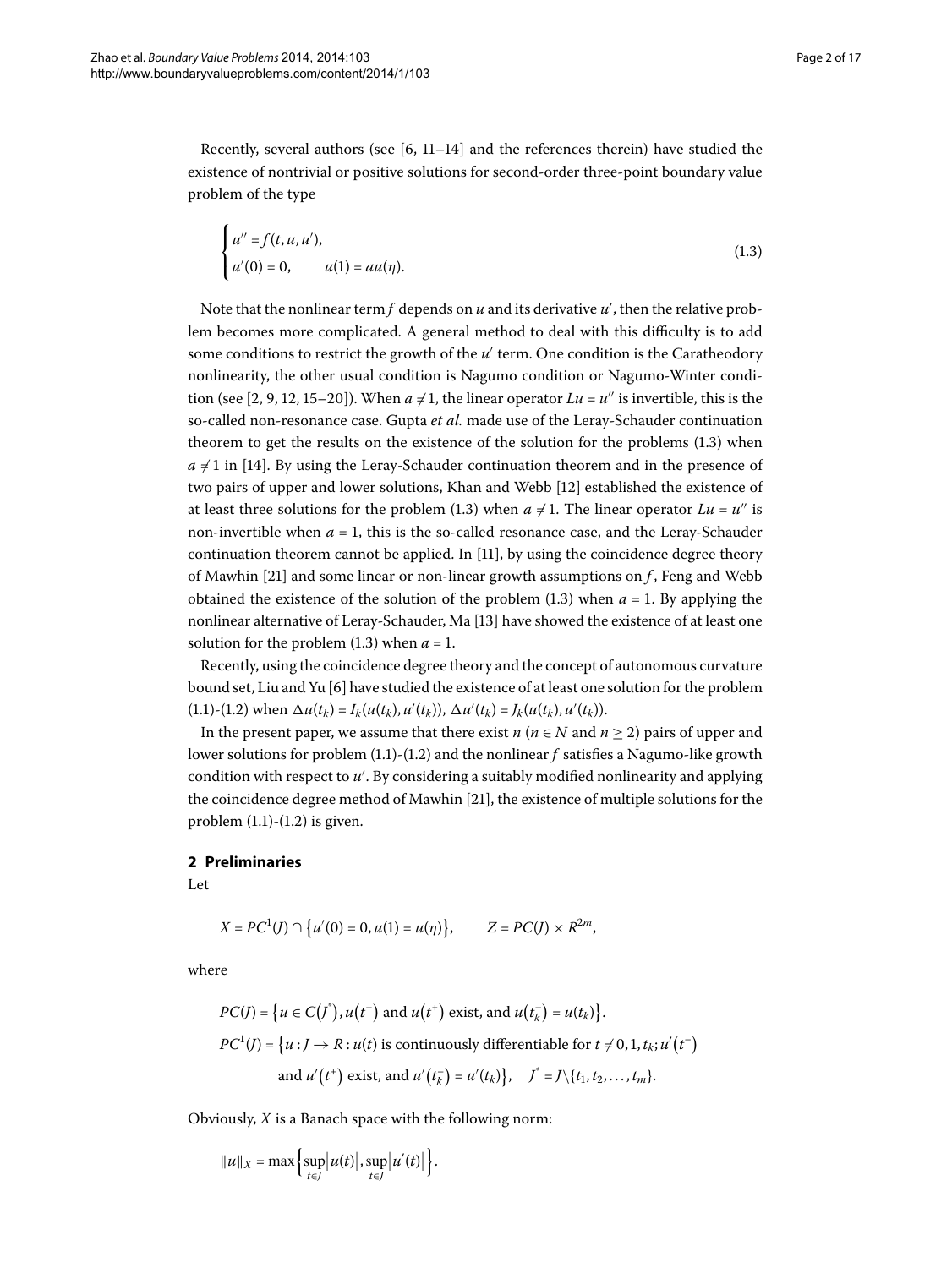In the following, we recall the concept of strict upper and lower solutions for problem  $(1.1)-(1.2).$  $(1.1)-(1.2).$  $(1.1)-(1.2).$ 

**Definition 2.1** A function  $\alpha(t) \in PC^1(J) \cap C^2(J^*)$  is said to be a strict lower solution of the problem  $(1.1)-(1.2)$  $(1.1)-(1.2)$  $(1.1)-(1.2)$  if

$$
\left(\rho(t)\alpha'(t)\right)' > f\left(t, \alpha(t), \alpha'(t)\right), \quad t \in J^*,\tag{2.1}
$$

$$
\Delta \alpha(t_k) = I_k(t_k, \alpha(t_k)), \qquad \Delta \alpha'(t_k) \geq J_k(t_k, \alpha(t_k)), \quad k = 1, 2, \dots, m,
$$
\n(2.2)

<span id="page-2-1"></span>
$$
\alpha'(0) \ge 0, \qquad \alpha(1) - \alpha(\eta) \le 0. \tag{2.3}
$$

Similarly, a function  $\beta(t) \in PC^1(J) \cap C^2(J^*)$  is said to be a strict upper solution of the problem  $(1.1)$  $(1.1)$  $(1.1)$ - $(1.2)$  if

$$
(\rho(t)\beta'(t))' < f(t,\beta(t),\beta'(t)), \quad t \in J^*,
$$
\n(2.4)

$$
\Delta \beta(t_k) = I_k(t_k, \beta(t_k)), \qquad \Delta \beta'(t_k) \leq J_k(t_k, \beta(t_k)), \quad k = 1, 2, \dots, m,
$$
\n(2.5)

$$
\beta'(0) \le 0, \qquad \beta(1) - \beta(\eta) \ge 0. \tag{2.6}
$$

**Remark 2.2** Let  $f : J \times R^2 \to R$  be continuous,  $I_k, J_k \in C(J, R)$ , and  $u \in PC^1(J) \cap C^2(J^*)$  is a solution of the problem (1[.](#page-0-1)1)-(1.2), if  $\alpha(\beta)$  is a strict lower solution (strict upper solution) for the problem (1[.](#page-0-1)1)-(1.2) with  $\alpha \leq u$  ( $u \leq \beta$ ), then  $\alpha < u$  ( $u < \beta$ ) on (0,1).

**Definition 2.3** Let  $\alpha$  be a strict lower solution and  $\beta$  be a strict upper solution for the problem (1[.](#page-0-2)1)-(1.2) satisfying  $\alpha(t) < \beta(t)$  on *J*. We say that  $f: J \times R^2 \to R$  has property (*H*) relative to *α* and *β*, if there exists a function  $\psi \in C^1([0, +\infty), (0, +\infty))$  such that

<span id="page-2-0"></span>
$$
|f(t, u, p)| < \psi(|p|),\tag{2.7}
$$

for all  $u(t) \in (-\beta(t), -\alpha(t)) \cup (\alpha(t), \beta(t)), t \in J$ , and

$$
\int_0^{+\infty} \frac{s}{\theta s + \psi(s)} ds = +\infty, \tag{2.8}
$$

where  $0 \le \theta < +\infty$  with  $|\rho'(t)| \le \theta$ ,  $t \in J$ .

### **3 The key lemmas**

Let dom  $L = C^2(J^*) \cap X$ , and

$$
L: dom L \to Z, \qquad u \to ((\rho(t)u'(t))', \Delta u(t_1), ..., \Delta u(t_m), \Delta u'(t_1), ..., \Delta u'(t_m)),
$$
  
\n
$$
N: u \to z, \qquad u \to (f(t, u, u'), I_1(t_1, u(t_1)), ..., I_m(t_m, u(t_m)),
$$
  
\n
$$
J_1(t_1, u(t_1)), ..., J_m(t_m, u(t_m))).
$$

Then the problem  $(1.1)-(1.2)$  $(1.1)-(1.2)$  $(1.1)-(1.2)$  can be written as

$$
Lu = Nu, \quad u \in \text{dom}\, L.
$$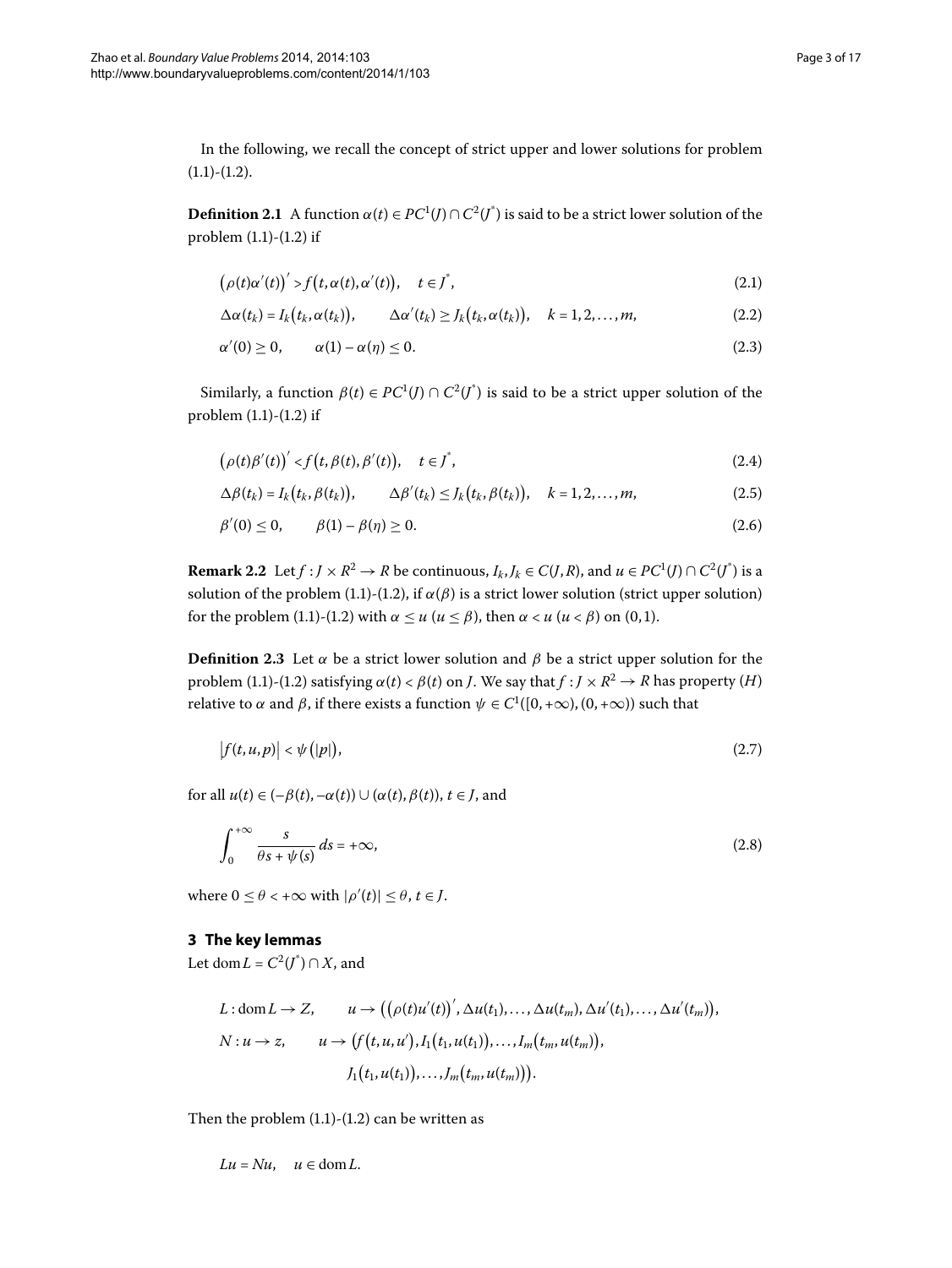<span id="page-3-1"></span>**Lemma .** *Suppose that L be defined in the above*. *Then L is a Fredholm operator of index zero*. *Furthermore*

<span id="page-3-0"></span>
$$
Ker(L) = \{u \in X : u = c, c \in R\},\tag{3.1}
$$

*and*

Im(L) = {
$$
(y, a_1,..., a_m, b_1,..., b_m)
$$
 :  $(\rho(t)u'(t))' = y(t), \Delta u(t_k) = a_k, \Delta u'(t_k) = b_k,$   
\n $k = 1,..., m, for some  $y \in \text{dom } L$ }  
\n= $\{(y, a_1,..., a_m, b_1,..., b_m) : \int_{\eta}^1 \frac{1}{\rho(s)} \int_0^s y(\tau) d\tau ds + \int_{\eta}^1 \frac{1}{\rho(s)} \sum_{t_k < s} \rho(t_k) b_k ds$   
\n $+ \sum_{\eta < t_k < 1} a_k = 0\}$ . (3.2)$ 

*Proof* Firstly, it is clear that (3[.](#page-3-0)1) holds. Next, we shall prove that (3.2) holds.

The following problem:

<span id="page-3-3"></span><span id="page-3-2"></span>
$$
\begin{cases} (\rho(t)u'(t))' = y(t), \\ \Delta u(t_k) = a_k, \qquad \Delta u'(t_k) = b_k, \quad k = 1, \dots, m \end{cases}
$$
 (3.3)

has a solution  $u(t)$  satisfying  $u'(0) = 0$  and  $u(1) = u(\eta)$  if and only if

$$
\int_{\eta}^{1} \frac{1}{\rho(s)} \int_{0}^{s} y(\tau) d\tau ds + \int_{\eta}^{1} \frac{1}{\rho(s)} \sum_{t_k < s} \rho(t_k) b_k ds + \sum_{\eta < t_k < 1} a_k = 0.
$$
 (3.4)

In fact, if (3.3) has a solution  $u(t)$  satisfying  $u'(0) = 0$ ,  $u(1) = u(\eta)$ , then from (3.3) we have

$$
u(t) = u(0) + \int_0^t \frac{1}{\rho(s)} \int_0^s y(\tau) \, d\tau \, ds + \int_0^t \frac{1}{\rho(s)} \sum_{t_k < s} \rho(t_k) b_k \, ds + \sum_{t_k < t} a_k.
$$

According to  $u'(0) = 0$ ,  $u(1) = u(\eta)$ , we get (3.4).

On the other hand, if (3.4) holds, setting

$$
u(t) = c + \int_0^t \frac{1}{\rho(s)} \int_0^s y(\tau) \, d\tau \, ds + \int_0^t \frac{1}{\rho(s)} \sum_{t_k < s} \rho(t_k) b_k \, ds + \sum_{t_k < t} a_k,
$$

where *c* is an arbitrary constant, then  $u(t)$  is a solution of (3[.](#page-3-2)3) with  $u'(0) = 0$ ,  $u(1) = u(\eta)$ . Hence  $(3.2)$  holds.  $\Box$ 

Take the projector  $Q:Z\to Z$  as follows:

<span id="page-3-4"></span>
$$
Q(y, a_1, ..., a_m, b_1, ..., b_m)
$$
  
=  $\left(\frac{1}{\phi(1) - \phi(\eta)} \left[ \int_{\eta}^1 \frac{1}{\rho(s)} \int_0^s y(\tau) d\tau ds + \int_{\eta}^1 \frac{1}{\rho(s)} \sum_{t_k < s} \rho(t_k) b_k ds + \sum_{\eta < t_k < 1} a_k \right],$   
0, ..., 0  $\right),$  (3.5)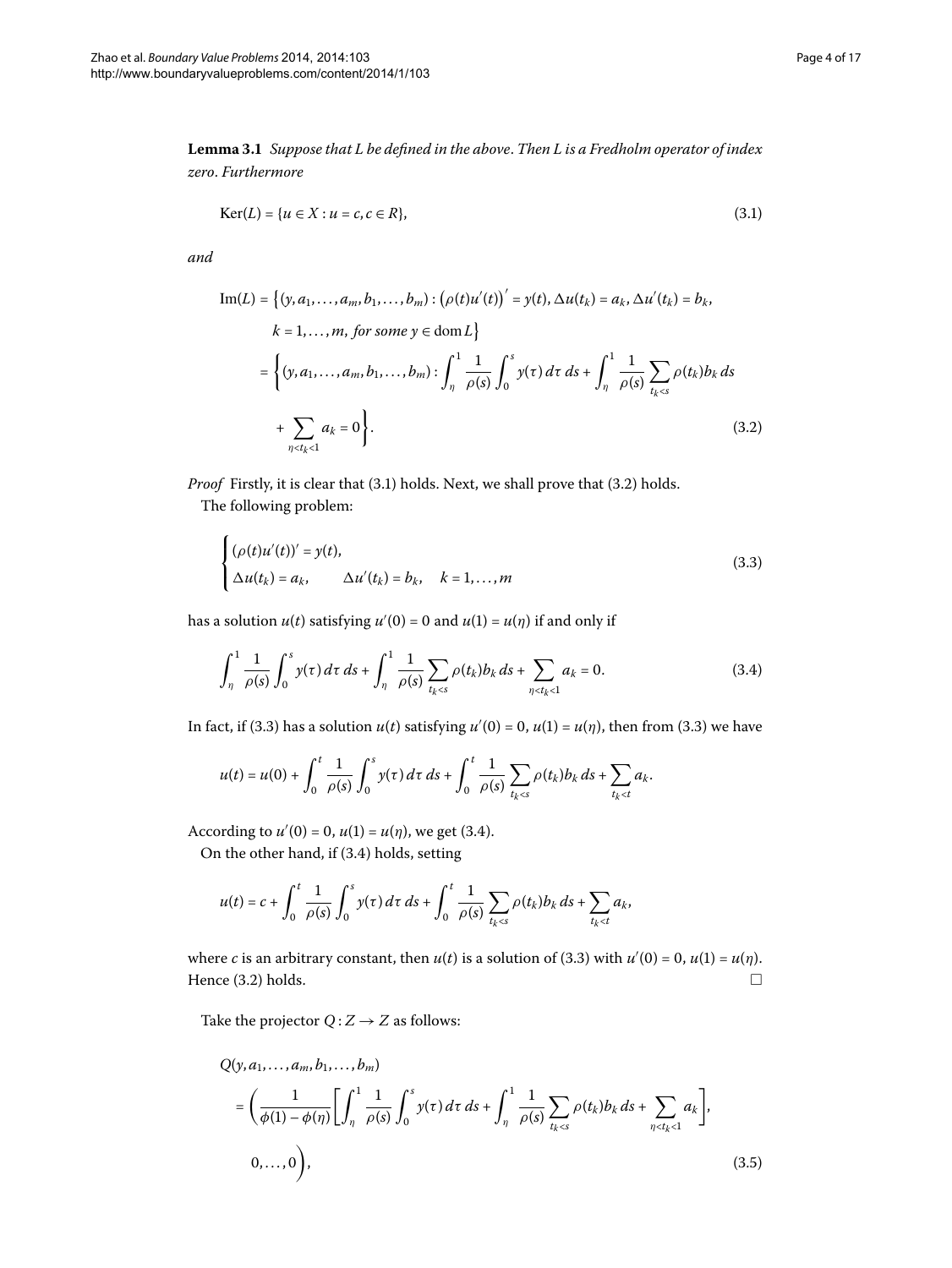where 
$$
\phi(t) = \int_0^t \frac{s}{\rho(s)} ds, t \in (0, 1)
$$
. For every  $(y, a_1, ..., a_m, b_1, ..., b_m) \in Z$ , set  

$$
z = (y_1, a_1, ..., a_m, b_1, ..., b_m) = (y, a_1, ..., a_m, b_1, ..., b_m) - Q(y, a_1, ..., a_m, b_1, ..., b_m).
$$

Thus, we obtain

$$
\int_{\eta}^{1} \frac{1}{\rho(s)} \int_{0}^{s} y_{1}(\tau) d\tau ds + \int_{\eta}^{1} \frac{1}{\rho(s)} \sum_{t_{k} < s} \rho(t_{k}) b_{k} ds + \sum_{\eta < t_{k} < 1} a_{k}
$$
  
\n
$$
= \left[ \int_{\eta}^{1} \frac{1}{\rho(s)} \int_{0}^{s} y(\tau) d\tau ds + \int_{\eta}^{1} \frac{1}{\rho(s)} \sum_{t_{k} < s} \rho(t_{k}) b_{k} ds + \sum_{\eta < t_{k} < 1} a_{k} \right]
$$
  
\n
$$
\times \left[ 1 - \frac{1}{\phi(1) - \phi(\eta)} \int_{\eta}^{1} \frac{ds}{\rho(s)} \right] = 0.
$$

<span id="page-4-3"></span>Then  $z \in \text{Im } L$ . Hence  $Z = \text{Im } L + R$ . Since  $\text{Im } L \cap R = \{0\}$ , we have  $Z = \text{Im } L \oplus R$ , which implies dim Ker( $L$ ) = dom  $R = co$  dim Im $L = 1$ . Hence  $L$  is a Fredholm operator of index zero.

Take  $P: Z \to Z$ ,  $Pu = u(0)$ . So the generalized inverse  $K_P: Im L \to dom L \cap Ker P$  of *L* can be written as

<span id="page-4-0"></span>
$$
K_P z(t) = K_P(y, a_1, ..., a_m, b_1, ..., b_m)
$$
  
= 
$$
\int_0^t \frac{1}{\rho(s)} \int_0^s y(\tau) d\tau ds + \int_0^t \frac{1}{\rho(s)} \sum_{t_k < s} \rho(t_k) b_k ds + \sum_{t_k < t} a_k.
$$
 (3.6)

Set  $\delta := \min_{t \in I} \rho(t) > 0, d \gg 1$ . Then for the function  $\psi$  defined by (2.8), let  $h_1(u)$  be the solution of the following initial value problem:

<span id="page-4-2"></span>
$$
\delta y y' + \theta y + \psi(y) = 0, \qquad y(0) = d,\tag{3.7}
$$

<span id="page-4-1"></span>and  $h_2(u)$  be the solution of the following initial value problem:

$$
\delta y y' - \theta y - \psi(y) = 0, \qquad y(0) = d. \tag{3.8}
$$

**Lemma 3.2** Suppose that there exists a constant  $M > 0$ , then  $h_1(u)$  is well defined in [0, M] *and positive on this interval,*  $h_2(u)$  *is also well defined and positive in*  $[-M, 0]$ *. Moreover, if*  $d \gg 1$ , then  $h_1(u) \gg 1$  for any  $u \in [0,M]$ ;  $h_2(u) \gg 1$  for any  $u \in [-M,0]$ .

*Proof* We only consider the case  $y = h_1(u)$  (in the case  $y = h_2(u)$ , the proof is similar). Assume that there exists a  $u \in [0,M]$  such that  $y(u) = h_1(u) = 0$ . Let  $u_0 = \inf\{u : h_1(u) = 0\}$  $0, u \in [0, M]$ . It follows from (3.7) that

$$
-\frac{yy'}{\theta y+\psi(y)}=\delta^{-1}, \quad y>0.
$$

Integrating the above equation over  $[0, u_0]$  we get (let  $\tau = y(s)$ )

$$
-\int_0^{u_0} \frac{y(s)y'(s) ds}{\theta y(s) + \psi(y(s))} = \int_0^d \frac{\tau dt}{\theta \tau + \psi(\tau)} = \delta^{-1} u_0 \leq \delta^{-1} M.
$$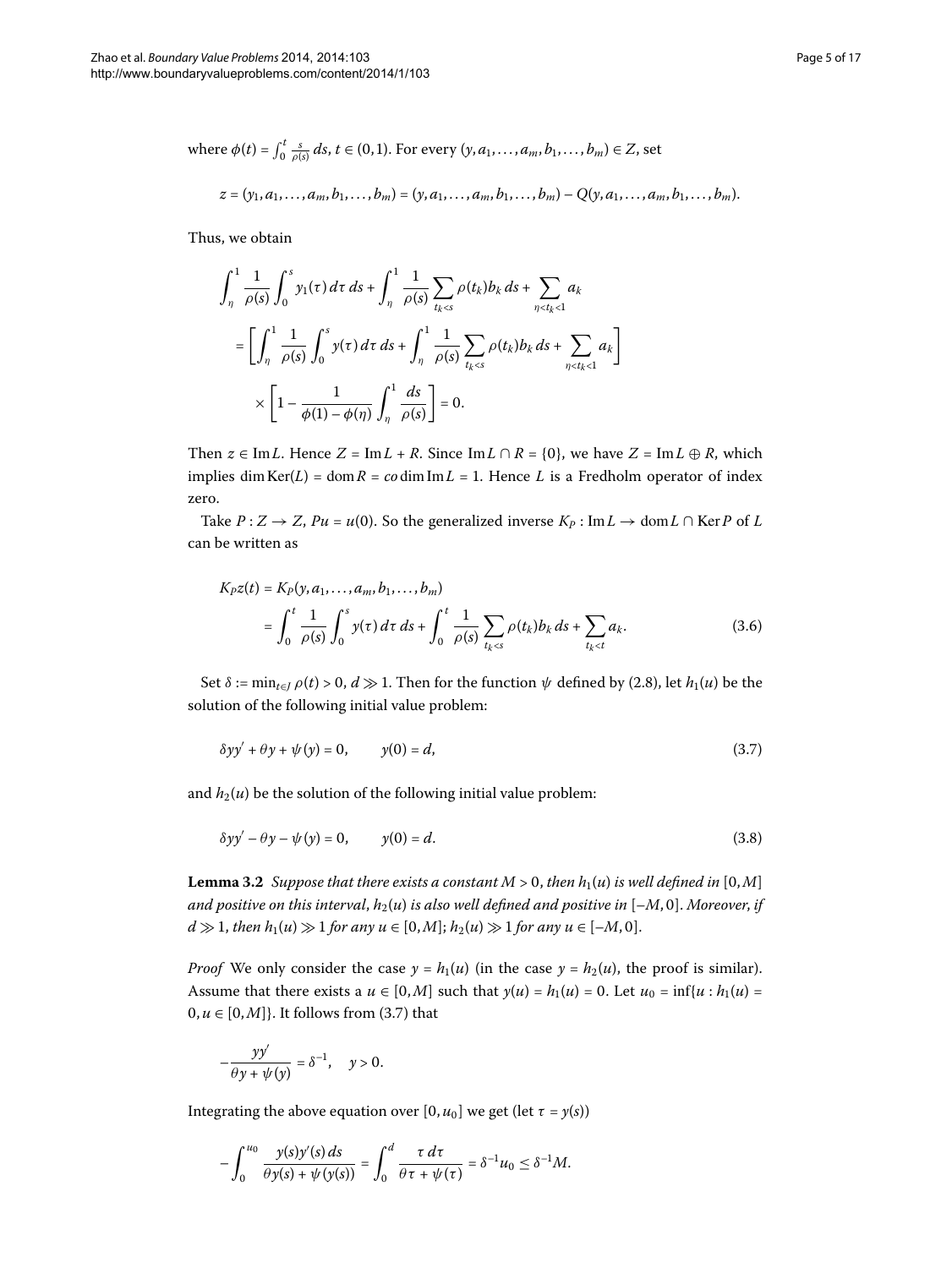However, the left side of the above equation equals  $\infty$  by (2.8). We reach a contradiction. Hence  $h_1(u) > 0$  for every  $u \ge 0$ . From  $d \gg 1$ , by the continuity of solution of differential equations on the initial values, we obtain  $h_1(u) \gg 1$  for  $u \in [0,M]$ . The proof is complete.  $\Box$ 

Define the following sets:

<span id="page-5-3"></span>
$$
G = \{(t, u, p) : t \in J, |u| < M, |p| < h_1(u) \text{ for } u \in [0, M],
$$
\n
$$
\text{and } |p| < h_2(u) \text{ for } u \in [-M, 0] \},
$$
\n
$$
\Omega = \{ u \in PC^1(J) : (t, u(t), u'(t)) \in G, t \in J; (t_k^+, u(t_k^+), u'(t_k^+)) \in G, k = 1, \dots, m \}.
$$

<span id="page-5-2"></span>Define the function  $h(u)$  as

$$
h(u) = \begin{cases} h_1(u), & u \in [0, M], \\ h_2(u), & u \in [-M, 0]. \end{cases}
$$
 (3.9)

**Lemma .** *Let* Deg *denote the coincidence degree*. *Let the following conditions hold*:

- (i)  $f(t, -M, 0) < 0 < f(t, M, 0)$ ,  $\forall t \in J$  (*M* is given in Lemma 3[.](#page-4-1)2);
- (ii)  $|f(t, u, p)| < \psi(|p|)$ ,  $\forall t \in J, |u| \le M, p \in R$ ; (iii)  $I_k(t_k, \pm M) = 0$ , and  $J_k(t_k, -M) < 0 < J_k(t_k, M)$ ,  $k = 1, ..., m$ .

*Then*

<span id="page-5-1"></span><span id="page-5-0"></span>
$$
\mathrm{Deg}[(L,N),\Omega]=-1.
$$

*Proof* Consider the following family of equations:

$$
Lu = \lambda Nu, \quad \lambda \in (0, 1]. \tag{3.10}
$$

We will show

$$
Lu \neq \lambda Nu, \quad \forall u \in \partial \Omega, \lambda \in (0,1]. \tag{3.11}
$$

If not, then there exist some  $\lambda \in (0,1]$  and  $u \in \partial \Omega$  such that (3.10) holds. Note that  $u \in \partial \Omega$  if and only if  $(t, u(t), u'(t)) \in G$  and either  $(\bar{t}, u(\bar{t}), u'(\bar{t})) \in \partial G$  for some  $\bar{t} \in J$ , or  $(t_{k_0}^+, u(t_{k_0}^+), u'(t_{k_0}^+)) \in \partial \Omega$  for some  $k_0 \in \{1, 2, \ldots, m\}$ . There are two possibilities.

Case (I). If  $(\bar{t}, u(\bar{t}), u'(\bar{t})) \in \partial G$ ,  $\bar{t} \in [0, 1]$ ,  $\bar{t} \neq t_k^+$ . In this case,  $|u(\bar{t})| = M$ , or  $|u'(\bar{t})| = h(u(\bar{t}))$ . Subcase (1). Suppose  $|u(\bar{t})| = M$ . Let  $g(t) = \frac{1}{2}(u(t))^2 - \frac{1}{2}M$ . Then  $g(t) \le 0$ ,  $t \in J$  and  $g(\bar{t}) = 0$ . When  $t \leq \bar{t} \in (0,1)$ ,  $g(t) \leq 0$ , we get

$$
0\leq g'(\bar{t}-0)=u(\bar{t})u'(\bar{t}).
$$

If  $g'(\bar{t} - 0) = 0$ , then  $u'(\bar{t}) = 0$ . From condition (i), we have

$$
0 \ge g''(\bar{t}-0) = (u'(\bar{t}))^2 + \frac{u(\bar{t})}{\rho(\bar{t})} \cdot (\rho(\bar{t})u'(\bar{t}))' = \pm \frac{M}{\rho(\bar{t})} \cdot \lambda f(\bar{t}, \pm M, 0) > 0,
$$

which is a contradiction.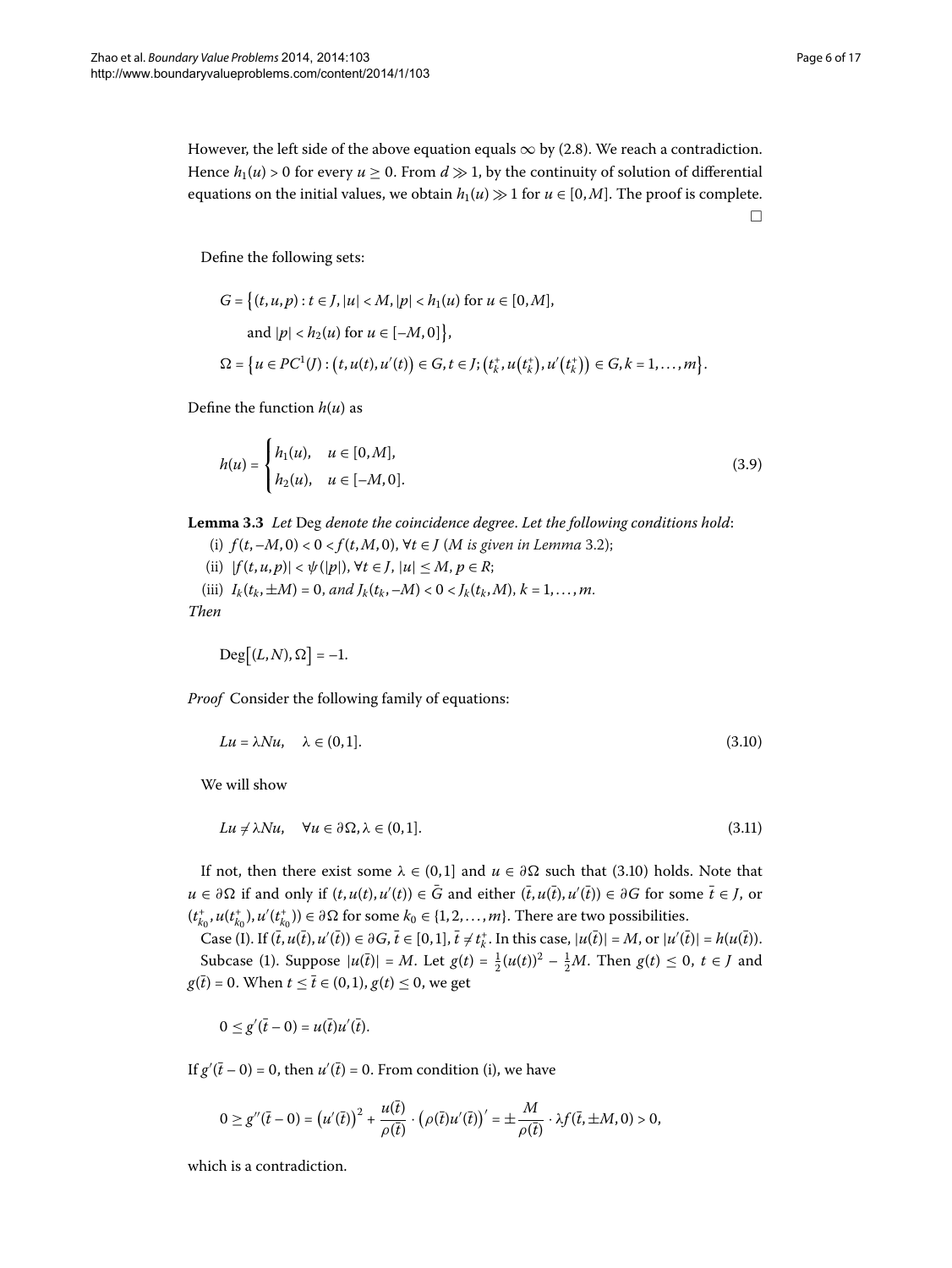If  $g'(t-0) > 0$ , then  $\bar{t} = t_{k_0}$  for some  $k_0 \in \{1, ..., m\}$  and  $g'(t_{k_0} - 0) > 0$ . Thus from (iii), we have

$$
g'(t_{k_0} + 0) = [u(t_{k_0}) + \lambda I_{k_0}(t_{k_0}, u(t_{k_0}))] \cdot [u'(t_{k_0}) + \lambda J_{k_0}(t_{k_0}, u(t_{k_0}))]
$$
  
\n
$$
= u(t_{k_0})u'(t_{k_0}) + u(t_{k_0}) \cdot \lambda J_{k_0}(t_{k_0}, u(t_{k_0})) + u'(t_{k_0}) \cdot \lambda I_{k_0}(t_{k_0}, u(t_{k_0}))
$$
  
\n
$$
+ \lambda^2 I_{k_0}(t_{k_0}, u(t_{k_0})) \cdot J_{k_0}(t_{k_0}, u(t_{k_0}))
$$
  
\n
$$
= g'(t_{k_0} - 0) + [\pm M \cdot \lambda J_{k_0}(t_{k_0}, \pm M)] > 0.
$$

On the other hand,  $g(t) \le 0$ ,  $t \in J$  and  $g(t_{k_0} + 0) = 0$ , thus

$$
0 \ge g'(t_{k_0}+0) = [u(t_{k_0}) + \lambda I_{k_0}(t_{k_0}, u(t_{k_0}))] \cdot [u'(t_{k_0}) + \lambda J_{k_0}(t_{k_0}, u(t_{k_0}))] > 0,
$$

which is a contradiction.

If  $\bar{t}$  = 0, it is easy to see that  $g(0)$  = 0. Since  $u'(0)$  = 0, we have  $g'(0)$  = 0, thus we can obtain  $g''(0) \leq 0$ . However, from condition (i) we know

<span id="page-6-0"></span>
$$
0 \geq \rho(0)g''(0) = u(0) \cdot \lambda f(0, u(0), 0) > 0,
$$

which is a contradiction.

If  $\bar{t} = 1$ , then  $|u(1)| = M$ . This means that  $u(1) \in \partial G$ . Since  $u(\eta) = u(1)$ , we have  $u(\eta) \in \partial G$ . However, according to the above arguments, we know  $u(\eta) \notin \partial G$ , which is a contradiction.

Subcase (2). Suppose  $|u'(t)| = h(u(t))$  for  $t \in (t_{k_0}, t_{k_0+1}], k_0 \in \{0, 1, ..., m\}$ . Obviously,  $t \neq 0$ . Since  $|(\rho(t)u(t))'| = |f(t, u(t), u'(t))| < \psi(|u'(t)|)$ . Thus we get

$$
\rho(t) |u''(t)| - |\rho'(t)| |u'(t)| < \psi(|u'(t)|),
$$
  
\n
$$
|u''(t)| < \frac{1}{\delta} [|\rho'(t)| |u'(t)| + \psi(|u'(t)|)] \le \frac{1}{\delta} [\theta |u'(t)| + \psi(|u'(t)|)].
$$
\n(3.12)

Let

$$
p(t) = \frac{1}{2} (u'(\bar{t}))^{2} - \frac{1}{2} (h(u(t)))^{2}.
$$

<span id="page-6-1"></span>Without loss of generality, we suppose that  $u'(\bar{t}) = h(u(\bar{t})) > 0$  for  $\bar{t} \in (t_{k_0}, t_{k_0+1}]$ . Then we have three possibilities.

(i) If  $u(\bar{t}) = 0$ , then there exists a sufficiently small neighborhood of  $\bar{t}$  such that  $u(t) > 0$ . Thus  $p(t) = \frac{1}{2}(u'(t))^2 - \frac{1}{2}(h_1(u(t)))^2$ , and  $p(t)$  has a local maximum value on  $\bar{t}$ , which implies  $p'(\bar{t} + 0) \le 0$ . But in this case, from (3.7), (3.12), and (ii), we have

$$
p'(\bar{t} + 0) = u'(\bar{t}) \cdot [u''(\bar{t}) - h_1(u(\bar{t}))h'_1(u(\bar{t}))]
$$
  
>  $u'(\bar{t}) \cdot [-\frac{1}{\delta}(\theta u'(\bar{t}) + \psi(|u'(\bar{t})|)) + \frac{\theta h_1(u(t)) + \psi(h_1(u(t)))}{\delta}] = 0,$  (3.13)

which is a contradiction.

(ii) If  $u(t) < 0$ , then there exists a sufficiently small neighborhood of  $t$  such that  $u(t) < 0$ . Thus  $p(t) = \frac{1}{2}(u'(t))^2 - \frac{1}{2}(h_2(u(t)))^2$ , and  $p(t)$  has a local maximum value on  $\bar{t}$ , which implies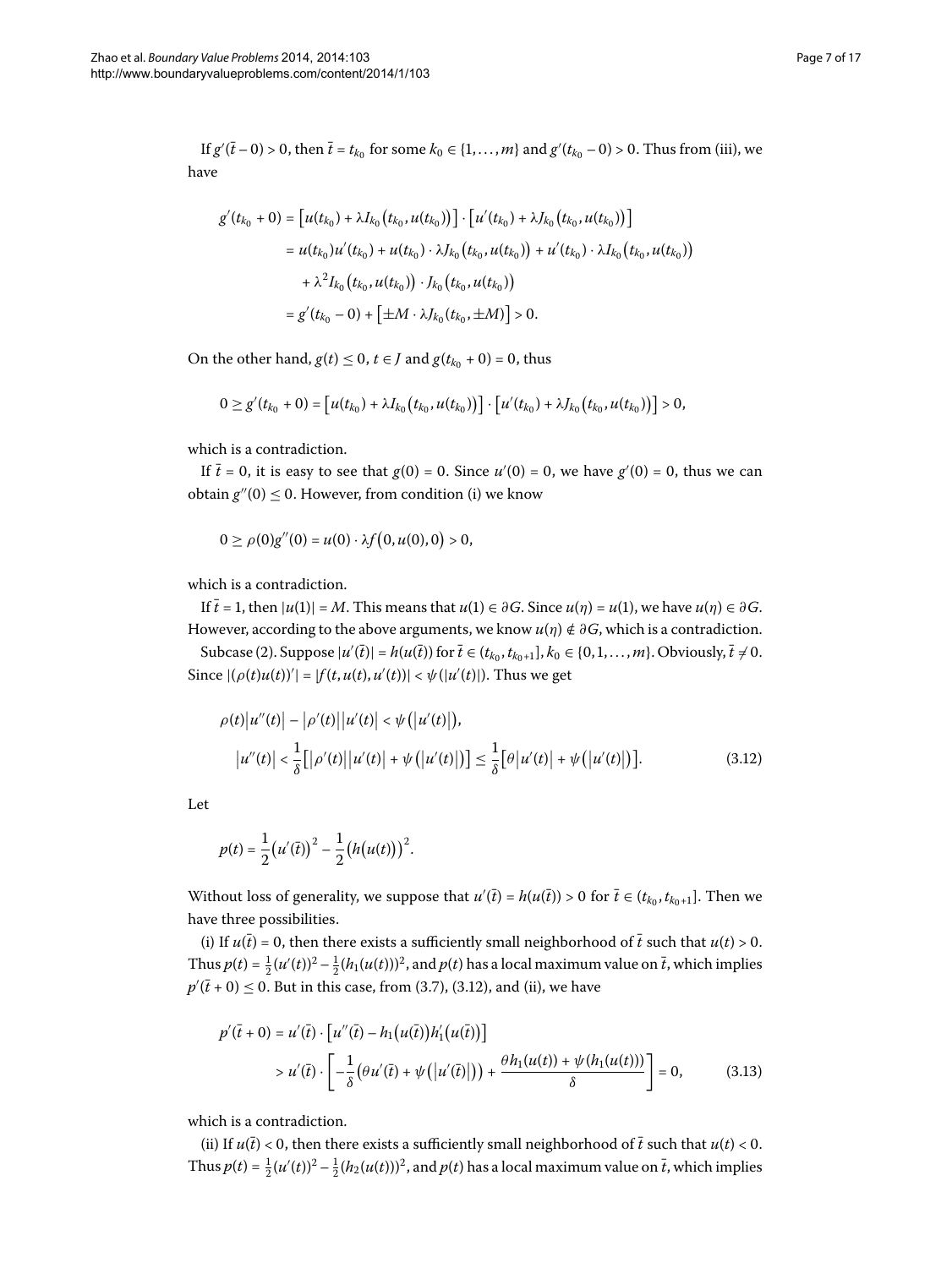$p'(\bar{t}) \geq 0$ . But in this case, from (3.8), (3.12), and (ii), we have

$$
p'(\bar{t}) = u'(\bar{t}) \cdot [u''(\bar{t}) - h_2(u(\bar{t}))h'_2(u(\bar{t}))]
$$
  

$$
< u'(\bar{t}) \cdot \left[\frac{1}{\delta}(\theta u'(\bar{t}) + \psi(|u'(\bar{t})|)) - \frac{\theta h_2(u(t)) + \psi(h_2(u(t)))}{\delta}\right] = 0,
$$

which is a contradiction.

(iii) If  $u(t) > 0$ , then there exists a sufficiently small neighborhood of  $\bar{t}$  such that  $u(t) > 0$ . Thus  $p(t) = \frac{1}{2}(u'(t))^2 - \frac{1}{2}(h_1(u(t)))^2$ . By the same argument as in (3.13), we reach a contradiction.

 $\text{Case (II)}.~(t_{k_0}^+, u(t_{k_0}^+), u'(t_{k_0}^+)) \in \partial \Omega \text{ for some } k_0 \in \{1, 2, ..., m\}.$  In this case,  $|u(t_{k_0}^+)| = M$ , or  $|u'(t_{k_0}^+)| = h(u(t_{k_0}^+)).$ 

Subcase (3). Suppose  $|u(t_{k_0}^{\dagger})| = M$  for some  $k_0 \in \{1, 2, ..., m\}$ . Let  $g(t)$  be defined in the above. Obviously, we have  $g(t) \le 0$  for  $t \in J$  and  $g(t_{k_0} + 0) = 0$ . It follows from (iii) that

$$
0 \ge g'(t_{k_0} + 0) = [u(t_{k_0}) + \lambda I_{k_0}(t_{k_0}, u(t_{k_0}))] \cdot [u'(t_{k_0}) + \lambda J_{k_0}(t_{k_0}, u(t_{k_0}))]
$$
  
=  $u(t_{k_0})u'(t_{k_0}) + u(t_{k_0}) \cdot \lambda J_{k_0}(t_{k_0}, u(t_{k_0}))$ .

If  $g'(t_{k_0} + 0) = 0$ , then  $u'(t_{k_0}^+) = 0$ [.](#page-5-1) Form (3.11) and (i), we have

<span id="page-7-0"></span>
$$
0 \ge g''(t_{k_0}+0) = (u'(t_{k_0}^+))^2 + \frac{u(t_{k_0}^+)}{\rho(t_{k_0}^+)} \cdot (\rho(t_{k_0})u'(t_{k_0}^+))' = \pm \frac{M}{\rho(t_{k_0}^+)} \cdot \lambda f(t_{k_0}, \pm M, 0) > 0,
$$

which is a contradiction.

If  $g'(t_{k_0} + 0) < 0$ , together with (iii), we get  $g'(t_{k_0} - 0) = u(t_{k_0})u'(t_{k_0}) < 0$ . But  $g(t_{k_0}) = 0$  and *g*(*t*) ≤ 0 for *t* ∈ *J*, which yields *g*'( $t_{k_0}$  − 0) > 0, and we reach a contradiction.

Similar to subcase (2), we can show that  $|u'(t_{k_0}^+)| = h(u(t_{k_0}^+))$  is also impossible. Combining the results of case  $(I)$  and case  $(II)$  we obtain  $(3.11)$ .

On the other hand, for  $\lambda \in (0,1]$  $\lambda \in (0,1]$ , it follows from [21] that (3[.](#page-5-0)10) is equivalent to the following family of operator equations:

$$
u = Pu + QNu + \lambda K_P(E - Q)Nu,
$$
\n(3.14)

where  $E$  is the identity mapping.

Note that  $Ker L = R$ , and

$$
\Omega \cap \text{Ker}\,L = \Big\{c \in R : (t, c, p) \in G, t \in J; (t_k^+, c, p) \in G, \text{ for some } k = 1, \ldots, m\Big\}.
$$

From  $(3.5)$  and  $(3.6)$ , we have

$$
QNu = \left(\frac{1}{\phi(1) - \phi(\eta)} \left[ \int_{\eta}^{1} \frac{1}{\rho(s)} \int_{0}^{s} f(\tau, u(\tau), u'(\tau)) d\tau ds + \int_{\eta}^{1} \frac{1}{\rho(s)} \sum_{t_k < s} \rho(t_k) J_k(t_k, u(t_k)) ds + \sum_{\eta < t_k < 1} I_k(t_k, u(t_k)) \right], 0, \ldots, 0 \right),
$$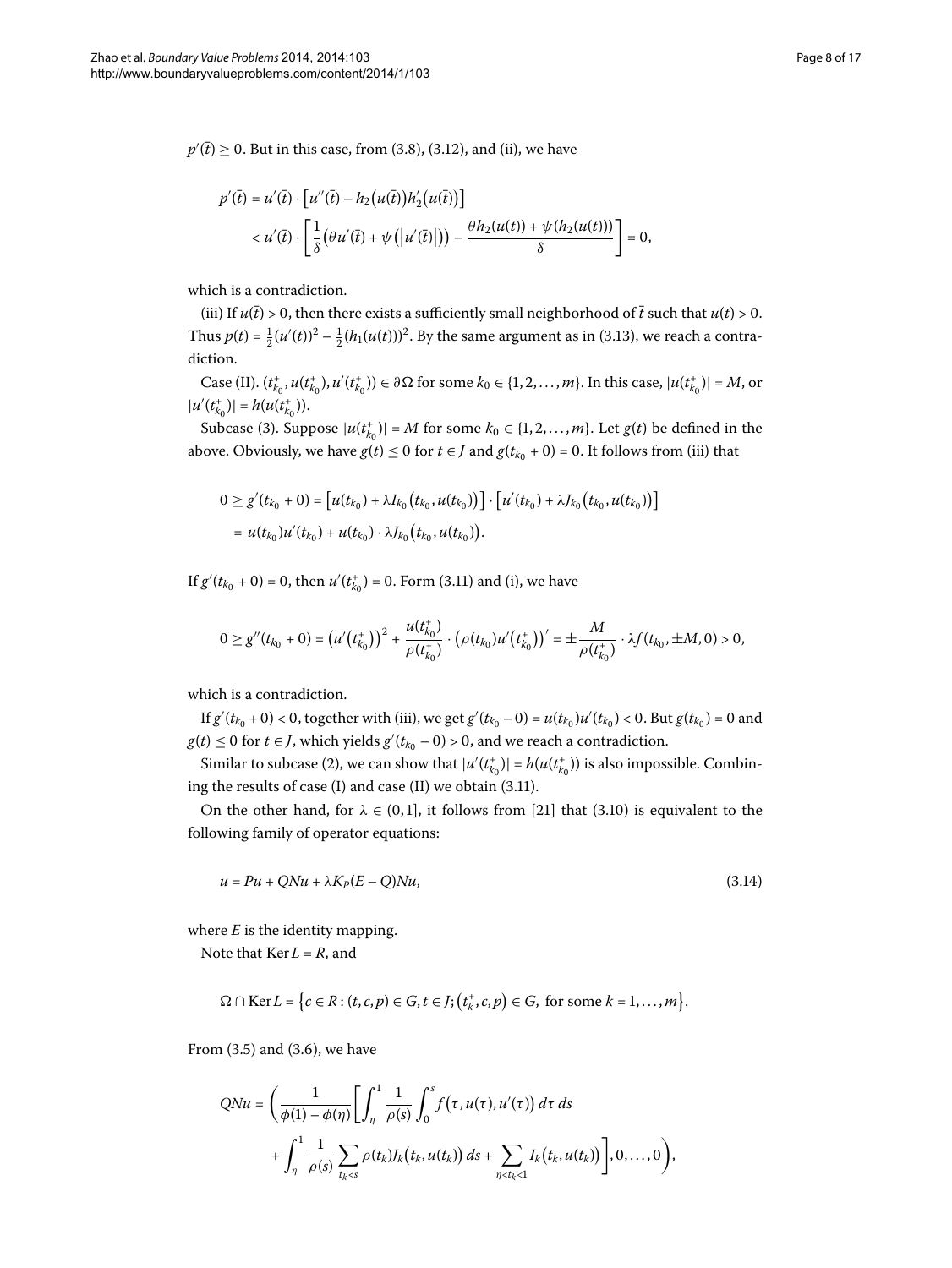$$
K_P(E-Q)Nu = \frac{1}{\phi(1) - \phi(\eta)} \Biggl[ \int_0^t \frac{1}{\rho(s)} \int_0^s f(\tau, u(\tau), u'(\tau)) d\tau ds + \int_0^t \frac{1}{\rho(s)} \sum_{t_k < s} \rho(t_k) J_k(t_k, u(t_k)) ds + \sum_{t_k < t} I_k(t_k, u(t_k)) \Biggr] - \frac{\phi(t)}{\phi(1) - \phi(\eta)} \Biggl[ \int_{\eta}^1 \frac{1}{\rho(s)} \int_0^s f(\tau, u(\tau), u'(\tau)) d\tau ds + \int_{\eta}^1 \frac{1}{\rho(s)} \sum_{t_k < s} \rho(t_k) J_k(t_k, u(t_k)) ds + \sum_{\eta < t_k < 1} I_k(t_k, u(t_k)) \Biggr].
$$

By the Ascoli-Arzela theorem, it is easy to show that  $QN(\bar{\Omega})$  is bounded and  $K_P(E-Q)N$  :  $\overline{\Omega} \rightarrow X$  is compact. Thus *N* is *L*-compact on  $\overline{\Omega}$ .

Define a mapping  $H : \overline{\Omega} \times [0,1] \rightarrow X$ ,

<span id="page-8-0"></span>
$$
H(u, \lambda) = Pu + QNu + \lambda K_P(E - Q)Nu, \quad \forall (u, \lambda) \in \Omega \times [0, 1].
$$

Then it is easy to prove that  $H(u, \lambda)$  is completely continuous and we claim that

$$
u = H(u, \lambda), \quad \forall u \in \partial \Omega, 0 \le \lambda \le 1. \tag{3.15}
$$

In fact, for  $0 < \lambda \le 1$ , it follows from (3[.](#page-8-0)10) and (3.14) that (3.15) holds. For  $\lambda = 0$ , if there exists a  $\bar{u} \in \partial \Omega$  such that  $\bar{u} = H(\bar{u}, 0)$ , that is  $\bar{u} = P\bar{u} + QN\bar{u}$ , in this case,  $QN\bar{u} = 0$ ,  $\bar{u} \in \text{Ker } L$ , hence  $\bar{u} = M$  or  $\bar{u} = -M$ . However, it follows from (iii) that

$$
QN(c) = \frac{1}{\phi(1) - \phi(\eta)} \left[ \int_{\eta}^{1} \frac{1}{\rho(s)} \int_{0}^{s} f(\tau, c, 0) d\tau ds + \int_{\eta \le t}^{1} \frac{1}{\rho(s)} \sum_{t_k < s} \rho(t_k) J_k(t_k, c) ds + \sum_{\eta < t_k < 1} I_k(t_k, c) \right]
$$
  
= 
$$
\frac{1}{\phi(1) - \phi(\eta)} \int_{\eta}^{1} \frac{1}{\rho(s)} \int_{0}^{s} f(\tau, c, 0) d\tau ds + \int_{\eta}^{1} \frac{1}{\rho(s)} \sum_{t_k < s} \rho(t_k) J_k(t_k, c) ds, \quad c \in R.
$$

Thus we get  $QN(M) > 0$  and  $QN(-M) < 0$ , which contradicts  $u = Pu + QNu$  for  $u \in \text{Ker } L$ . Therefore (3[.](#page-8-0)15) holds. As follows from [21] and by using the invariance of Leray-Schauder degree under homotopy, we obtain

$$
Deg(E - H(\cdot, 1), \Omega, 0) = Deg(E - H(\cdot, 0), \Omega, 0)
$$
  
= 
$$
Deg_B((E - P - QN)|_{KerL \cap \bar{\Omega}}, Ker L \cap \Omega, 0)
$$
  
= 
$$
Deg_B((-QN)|_{KerL \cap \bar{\Omega}}, Ker L \cap \Omega, 0).
$$

Since Ker *L* is one dimensional and  $QN(M) > 0$ ,  $QN(-M) < 0$ , we get

$$
\mathrm{Deg}_{B}\big((-QN)|_{\mathrm{Ker}\, L\cap\bar{\Omega}},\mathrm{Ker}\, L\cap\Omega,0\big)=-1.
$$

From the property of coincidence degree we proved Lemma 3[.](#page-5-2)3.  $\Box$ 

and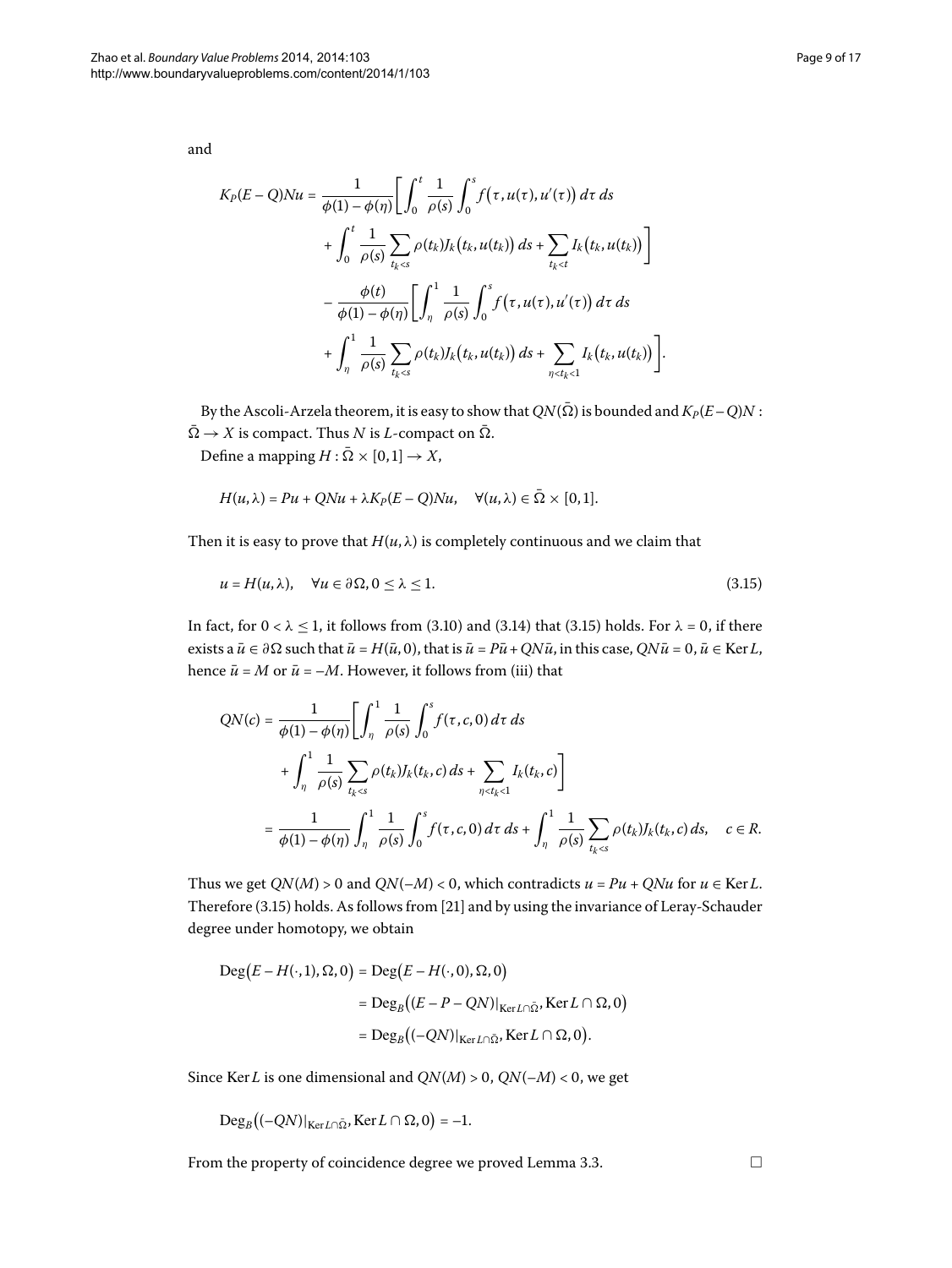#### <span id="page-9-0"></span>Lemma 3.4 Assume that

- (c1) *there exist lower and upper solutions*  $\alpha(t)$ ,  $\beta(t)$  *of the problem* (1.1)-(1.2), *respectively, with*  $\alpha(t) < \beta(t)$ ;
- (c2)  $f: J \times R^2 \to R$  *is continuous and has property* (*H*) *relative to*  $\alpha$ ,  $\beta$ ;
- (c3)  $I_k$ ,  $J_k$  are continuous for each  $k = 1, 2, ..., m$ , and satisfy

$$
I_k(t_k,\alpha(t_k)) = I_k(t_k,\beta(t_k)) = 0, \quad \text{and} \quad J_k(t_k,\alpha(t_k)) < 0 < J_k(t_k,\beta(t_k)).
$$

*Then*  $Deg[(L, N), \Omega_{\alpha\beta}] = -1$ *.* 

*Proof* Choose  $M > 0$  large enough for  $u, p \in R$ ,  $u \in (-\beta(t), -\alpha(t)) \cup (\alpha(t), \beta(t))$ ,  $t \in J$ , such that

$$
f(t, \beta(t), 0) + M - \beta(t) > 0, \quad M > \beta(t), \forall t \in J,
$$
\n
$$
f(t, \alpha(t), 0) - M - \alpha(t) < 0, \quad -M < \alpha(t), \forall t \in J,
$$
\n
$$
J_k(t_k, \alpha(t_k)) - M - \alpha(t_k) < 0 < J_k(t_k, \beta(t_k)) + M - \beta(t_k), \quad k = 1, \dots, m,
$$

and let  $h_i(u)$  ( $i = 1, 2$ ) be defined in (3[.](#page-4-1)7) and (3.8), then it follows from Lemma 3.2 that we can choose  $d > 0$  large enough such that

$$
\min_{[0,M]} h_1(u) > \max\left\{\max_{t \in J} |\beta'(t)|, \max_{t \in J} |\alpha'(t)|\right\},\
$$

$$
\min_{[-M,0]} h_2(u) > \max\left\{\max_{t \in J} |\beta'(t)|, \max_{t \in J} |\alpha'(t)|\right\}.
$$

Define a set *αβ* as

$$
\Omega_{\alpha\beta} = \left\{ u \in PC^1(J) | (t, u, p) : \alpha(t) < u < \beta(t), |p| < h(u), \forall t \in J \right\},\
$$

where  $h(u)$  is given in (3[.](#page-5-3)9).

Define the auxiliary functions *F* and  $\bar{I}_k$ ,  $\bar{J}_k$  as follows:

$$
F(t, u, p) = f(t, n(t, u), q(t, p)) + u(t) - n(t, u), \quad t \in I^*,
$$
  
\n
$$
\bar{I}_k(t_k, u(t_k)) = I_k(t_k, n(t_k, u(t_k))), \quad k \in \{1, ..., m\},
$$
  
\n
$$
\bar{J}_k(t_k, u(t_k)) = J_k(t_k, n(t_k, u(t_k))) + u(t_k) - n(t_k, u(t_k)), \quad k \in \{1, ..., m\},
$$

where

$$
n(t, u(t)) = \begin{cases} \beta(t), & \beta(t) < u \le M, \\ u(t), & \alpha(t) \le u \le \beta(t), \\ \alpha(t), & -M \le u < \alpha(t), \end{cases}
$$
\n
$$
q(t, p) = \begin{cases} h(u), & p > h(u), |u| \le M, \\ p, & |p| \le h(u), |u| \le M, \\ -h(u), & p < -h(u), |u| \le M. \end{cases}
$$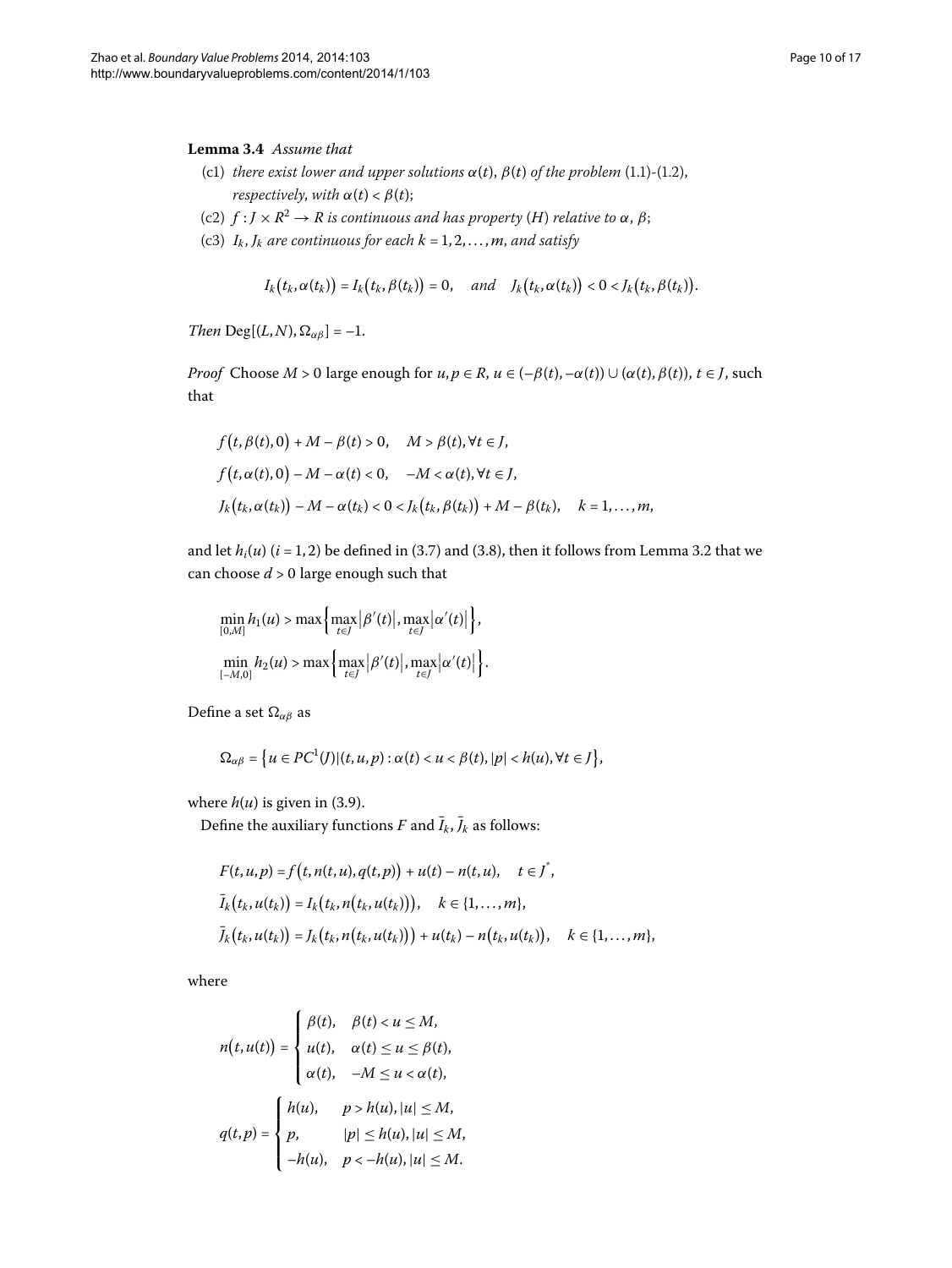We then generalize *F* to *J* × *R*<sup>2</sup> and  $\bar{I}_k$ ,  $\bar{J}_k$  : *J* × *R* → *R*. It is easy to see that *F*,  $\bar{I}_k$ ,  $\bar{J}_k$  are continuous and satisfy

$$
F(t, -M, 0) < 0 < F(t, M, 0),
$$
\n
$$
\bar{I}_k(t_k, \pm M) = 0, \quad \text{and} \quad \bar{J}_k(t_k, -M) < 0 < \bar{J}_k(t_k, +M), \quad k \in \{1, \dots, m\}.
$$

Moreover, when  $|u| \le M$ ,  $F$ ,  $\bar{I}_k$ ,  $\bar{J}_k$  are bounded[.](#page-5-2) It follows from Lemma 3.3 that

<span id="page-10-2"></span>
$$
Deg[(L,\bar{N}),\Omega]=-1,
$$

where

<span id="page-10-1"></span>
$$
\bar{N}u = (F(t, u, u'), \bar{I}_1(t_1, u(t_1)), \ldots, \bar{I}_m(t_m, u(t_m)), \bar{J}_1(t_1, u(t_1)), \ldots, \bar{J}_m(t_m, u(t_m))).
$$

Next we show

$$
\text{Deg}\big[(L,\bar{N}),\Omega_{\alpha\beta}\big]=-1.\tag{3.16}
$$

It suffices to show that

$$
Lu = \bar{N}u, \quad \forall u \in \bar{\Omega} \backslash \Omega_{\alpha\beta}.
$$
\n(3.17)

<span id="page-10-0"></span>In fact, let  $u \in \overline{\Omega}$  such that  $Lu = \overline{N}u$  and assume that

$$
\max_{t \in J} \{ u(t) - \beta(t) \} = u(\tau) - \beta(\tau) \geq 0.
$$

Case (1). If there exists  $\tau \in (0,1)$ ,  $\tau \neq t_k$  such that the function  $y(t) = u(t) - \beta(t)$  attains its maximum value  $y(\tau) \ge 0$ , which implies  $y'(\tau) = 0$  and  $y''(\tau) \le 0$ . But on the other hand,

$$
\rho(\tau)y''(\tau) = (\rho(\tau)u'(\tau))' - (\rho(\tau)\beta'(\tau))'
$$
  
=  $F(\tau, \beta(\tau), u'(\tau)) + u(\tau) - \beta(\tau) - (\rho(\tau)\beta'(\tau))'$   
=  $f(\tau, \beta(\tau), \beta'(\tau)) + u(\tau) - \beta(\tau) - (\rho(\tau)\beta'(\tau))' > 0,$  (3.18)

which implies  $y''(\tau)$  > 0. We reach a contradiction.

If  $\tau = 0$ , then  $y(0) \ge 0$ ,  $y'(0) \le 0$ . On the other hand, since  $u'(0) = 0$  and  $\beta(t)$  is a strict upper solution of problem (1[.](#page-0-2)1)-(1.2), we see that  $y'(0) = u'(0) - \beta'(0) \ge 0$ . Thus  $y'(0) = 0$ . Note that *y*(*t*) assumes the maximum value at *t* = 0, there exists  $\tau_0 \in (0,1)$ ,  $\tau_0 \neq t_k$  such that  $y(\tau_0) \ge 0$  and  $y''(\tau_0) \le 0$ . By the same argument as in (3.18) where  $\tau = \tau_0$ , we reach a contradiction.

If  $\tau = 1$ , then  $y(1) = u(1) - \beta(1) \ge 0$ [.](#page-2-1) According to (2.6), we get

$$
y(1) = u(1) - \beta(1) \le u(1) - \beta(\eta) = u(\eta) - \beta(\eta) = y(\eta),
$$

if *y*(*η*) > *y*(1), which is a contradiction. Thus *y*(*η*) = *y*(1), which implies that *y*(*t*) also attains its maximum value at  $t = \eta$ [.](#page-10-0) By the same argument as in (3.18) where  $\tau = \eta$ , we reach a contradiction.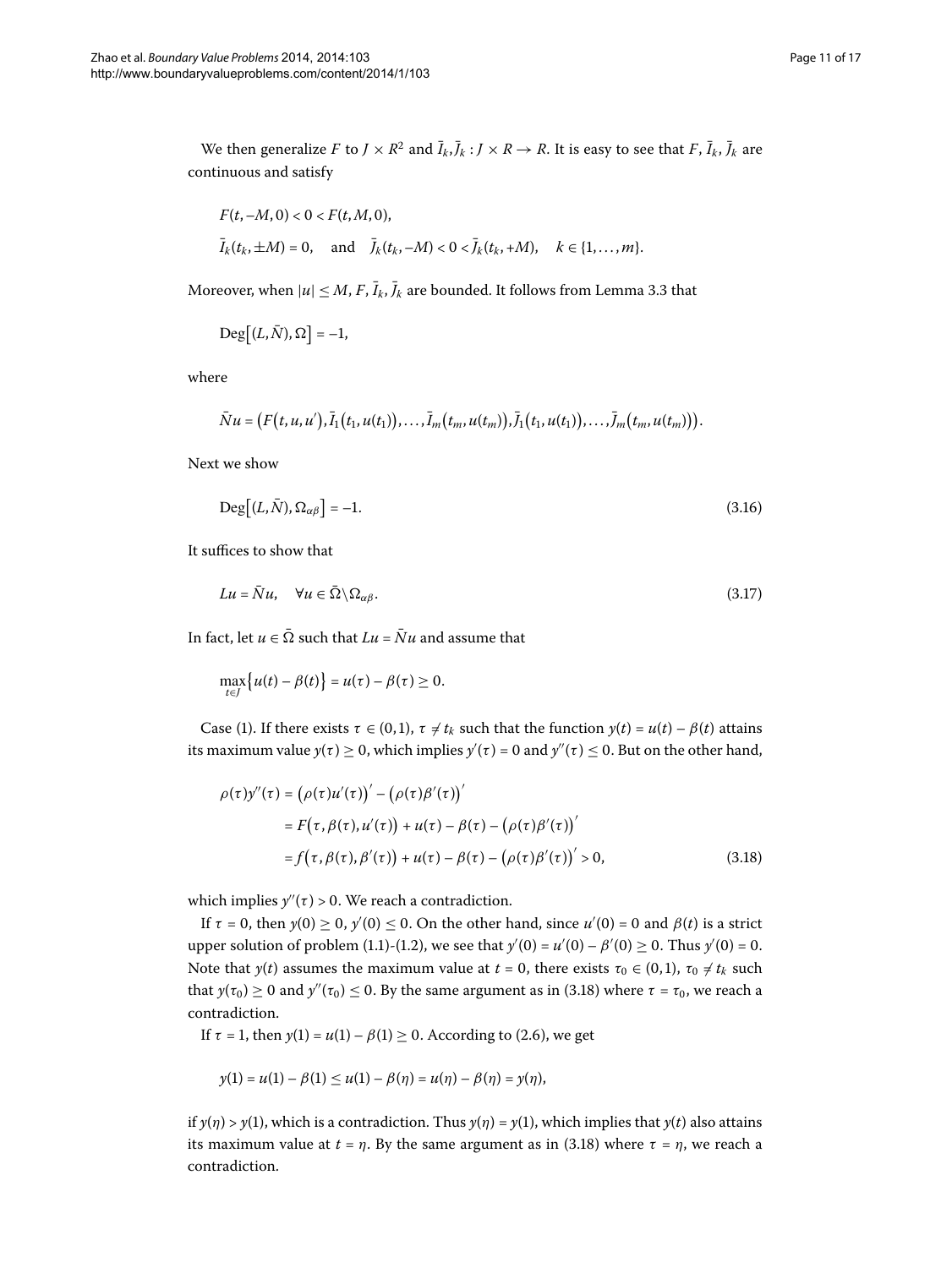Hence the function  $y(t)$  cannot have any nonnegative maximum value on the interval  $(0, 1), t \neq t_k$  for  $k \in \{0, 1, ..., m\}.$ 

Case (2). If there exists a  $\tau \in J$  such that  $y(\tau) = u(\tau) - \beta(\tau) = \varepsilon \ge 0$ , from case (1), we get  $\tau = t_k$  for some  $k = 1, 2, ..., m$ . Hence  $n(t_k, u(t_k)) = \beta(t_k)$ ,  $\beta'(t_k) \le u'(t_k)$ , and consequently we have  $y(t_k^+) = y(t_k) = \varepsilon$ , which implies  $y'(t_k^+) \ge 0$ , because

$$
u'(t_k^+) - u'(t_k) = \overline{J}_k(t_k, u(t_k)) = J_k(t_k, \beta(t_k)) + u(t_k) - \beta(t_k)
$$
  
\n
$$
\geq J_k(t_k, \beta(t_k)) \geq \beta'(t_k^+) - \beta'(t_k).
$$

<span id="page-11-0"></span>Consequently, we get  $u'(t_k^+) = \beta'(t_k^+)$  or  $y'(t_k^+) = 0$  and  $D_+y'(t_k^+) \le 0$ .

By the continuity of *f* and  $\beta(t)$  is a strict upper solution of problem (1[.](#page-0-1)1)-(1.2), there exists a sequence  $\zeta_j \in R$  with  $\zeta_j > 0$ ,  $\zeta_j \to 0$ , as  $j \to \infty$  such that

$$
D^+\rho(t_k)\beta'(t_k^+) = \lim_{j\to\infty} \sup \frac{\rho(t_k + \zeta_j)\beta'(t_k + \zeta_j) - \rho(t_k)\beta'(t_k)}{\zeta_j}
$$
  
= 
$$
\lim_{j\to\infty} (\rho(t_k + \zeta_j)\beta'(t_k + \zeta_j))'
$$
  
< 
$$
< \lim_{j\to\infty} [f(t_k + \zeta_j, \beta(t_k + \zeta_j), \beta'(t_k + \zeta_j))] = f(t_k, \beta(t_k^+), \beta'(t_k^+)),
$$
 (3.19)

where  $\zeta_i \in (t_k, t_k + \zeta_i)$  are from the mean value theorem. As before, we also get

$$
D_{+}\rho(t_{k})u'(t_{k}^{+})=F(t_{k},u(t_{k}^{+}),u'(t_{k}^{+})),
$$

where  $D_+ \rho(t_k) u'(t_k^+)=\lim_{j\to \infty} \inf \frac{\rho(t_k+\zeta_j) u'(t_k+\zeta_j)-\rho(t_k) u'(t_k)}{\zeta_j}.$  As a result, we can obtain

$$
D^+\rho(t_k)\beta'(t_k^+) \ge D_+\rho(t_k)u'(t_k^+) = f(t_k,\beta(t_k^+),\beta'(t_k^+)) + y(t_k^+) \ge f(t_k,\beta(t_k^+),\beta'(t_k^+))
$$

which is a contradiction to  $(3.19)$ .

Case (3). If  $y(t) = u(t) - \beta(t) < \varepsilon$  for all  $t \in J$ , then there must be a  $k_0$  ( $1 \le k_0 \le m$ ) such that  $y(t_{k_0}^+) = u(t_{k_0}^+) - \beta(t_{k_0}^+) = \varepsilon$ , and  $y(t_{k_0}) < \varepsilon$ , which implies  $\beta(t_{k_0}^+) - \beta(t_{k_0}) < u(t_{k_0}^+) - u(t_{k_0})$ . Namely,  $\Delta \beta(t_{k_0}) < \Delta u(t_{k_0})$ . However, this is impossible because

<span id="page-11-1"></span>
$$
\Delta u(t_{k_0}) = \bar{I}_{k_0}(t_{k_0}, n(t_{k_0}, u(t_{k_0}))) = I_{k_0}(t_{k_0}, \beta(t_{k_0})) = \Delta \beta(t_{k_0}).
$$

Thus we have proved that  $u(t) < \beta(t)$  on *J*. Similarly we can show that  $\alpha(t) < u(t)$  on *J*. It then follows that  $\alpha(t) < u(t) < \beta(t)$  on *J*.

We now shall prove that

$$
|u'(t)| < h(u(t)) \quad \text{for } t \in [t_k, t_{k+1}], k = 0, 1, ..., m.
$$
 (3.20)

Assume that  $(3.20)$  cannot hold. Thus there are two possibilities:

- (a) There exists  $\tau \in (t_{k_0}, t_{k_0+1}]$  for some  $k_0 \in \{0, 1, \ldots, m\}$  such that  $|u'(\tau)| \ge h(u(\tau))$ .
- (b) There exists some  $k_0 \in \{0, 1, ..., m\}$  such that  $|u'(t_{k_0}^{\dagger})| \geq h(u(t_{k_0}^{\dagger}))$ .

For case (a), we assume  $\max_{t \in (t_{k_0}, t_{k_0+1}]} \{u'(t) - h(u(t))\} = \max_{t \in (t_{k_0}, t_{k_0+1}]} r(t) = u'(\tau)$  $h(u(\tau)) \geq 0.$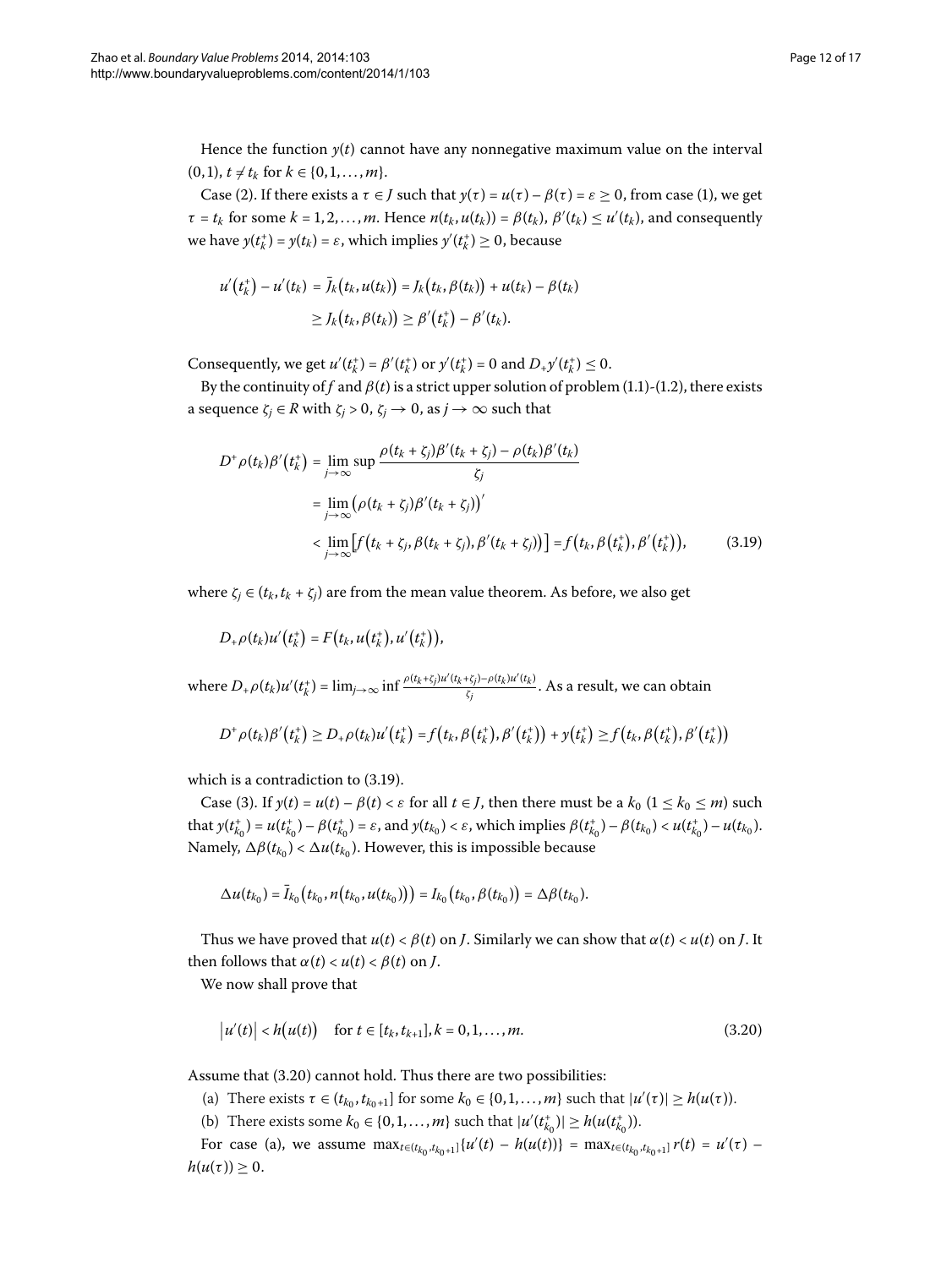Since  $|(\rho(t)u(t))'| = |F(t, u(t), u'(t))| = |f(t, u(t), h(u(t)))| < \psi(h(u(t))).$  Thus we have

<span id="page-12-1"></span><span id="page-12-0"></span>
$$
\rho(t) |u''(t)| - |\rho'(t)| |u'(t)| < \psi(h(u(t))),
$$
  
\n
$$
|u''(t)| < \frac{1}{\delta} [|\rho'(t)| |u'(t)| + \psi(h(u(t)))] \le \frac{1}{\delta} [\theta |u'(t)| + \psi(h(u(t)))].
$$
\n(3.21)

If  $u(τ) = 0$ , then there exists a sufficiently small neighborhood of *τ* such that  $u(t) > 0$ . Thus  $r(t) = u'(t) - h_1(u(t))$  and  $r'(\tau + 0) \le 0$ . However, it follows from (3.7) and (3.21) that

$$
0 \ge r'(\tau + 0) = u''(\tau) - h'_1(u(\tau))u'(\tau)
$$
  
\n
$$
> -\frac{1}{\delta} [\theta u'(\tau) + \psi (h_1(u(\tau)))] + \frac{\psi (h_1(u(\tau))) + \theta h_1(u(\tau))}{\delta h_1(u(\tau))} \cdot u'(\tau)
$$
  
\n
$$
= \frac{\psi (h_1(u(\tau)))}{\delta h_1(u(\tau))} [u'(\tau) - h_1(u(\tau))] \ge 0,
$$
\n(3.22)

which is a contradiction.

If  $u(τ) < 0$ , then there exists a sufficiently small neighborhood of *τ* such that  $u(t) < 0$ . Thus  $r(t) = u'(t) - h_2(u(t))$  and  $r'(\tau) = 0$ [.](#page-12-0) However, it follows from (3.8) and (3.21) that

$$
0 = r'(\tau) = u''(\tau) - h'_2(u(\tau))u'(\tau)
$$
  

$$
< \frac{1}{\delta} [\theta u'(\tau) + \psi (h_1(u(\tau)))] - \frac{\psi (h_2(u(\tau))) + \theta h_2(u(\tau))}{\delta h_2(u(\tau))} \cdot u'(\tau)
$$
  

$$
= -\frac{\psi (h_2(u(\tau)))}{\delta h_2(u(\tau))} [u'(\tau) - h_2(u(\tau))] \le 0,
$$

a contradiction.

If  $u(τ) > 0$ , then there exists a sufficiently small neighborhood of *τ* such that  $u(t) > 0$ . Thus  $r(t) = u'(t) - h_1(u(t))$  and  $r'(\tau) = 0$ [.](#page-12-1) By the similarly argument as in (3.22), we reach a contradiction.

Hence  $u'(t) < h(u(t))$ ,  $t \in (t_k, t_{k+1}]$ ,  $k = 0, 1, ..., m$ . Similarly, we can prove  $-h(u(t)) < u'(t)$ ,  $t \in (t_k, t_{k+1}], k = 0, 1, \ldots, m.$ 

Likewise, we can show that case (b) is also impossible, and thus  $(3.20)$  holds. Combining the above results, we see that if  $u \in \Omega$ ,  $Lu = \overline{N}u$ , then  $u \in \Omega_{\alpha\beta}$ . Hence (3.17) is proved. From the property of coincidence, we know that (3.16) holds. Since in  $\Omega_{\alpha\beta}$ ,  $F = f$ , we have  $N = \overline{N}$ . The proof is complete.  $\Box$ 

#### <span id="page-12-2"></span>**4 Main results**

We are now in a position to prove our main result on the existence of at least  $2n - 1$  solutions of boundary value problem  $(1.1)-(1.2)$  $(1.1)-(1.2)$  $(1.1)-(1.2)$ .

## **Theorem 4.1** Assume that

 $(H_1)$  *there exist*  $n (n \in N$  *and*  $n \geq 2)$  *pairs of strict lower and upper solutions*  $\{\alpha_i(t)\}_{i=1}^n$  ${\beta_i(t)}_{i=1}^n$  *of the problem* (1.1)-(1.2) *such that* 

$$
\alpha_1(t) < \beta_1(t) < \alpha_2(t) < \beta_2(t) < \cdots < \alpha_n(t) < \beta_n(t), \quad \forall t \in J;
$$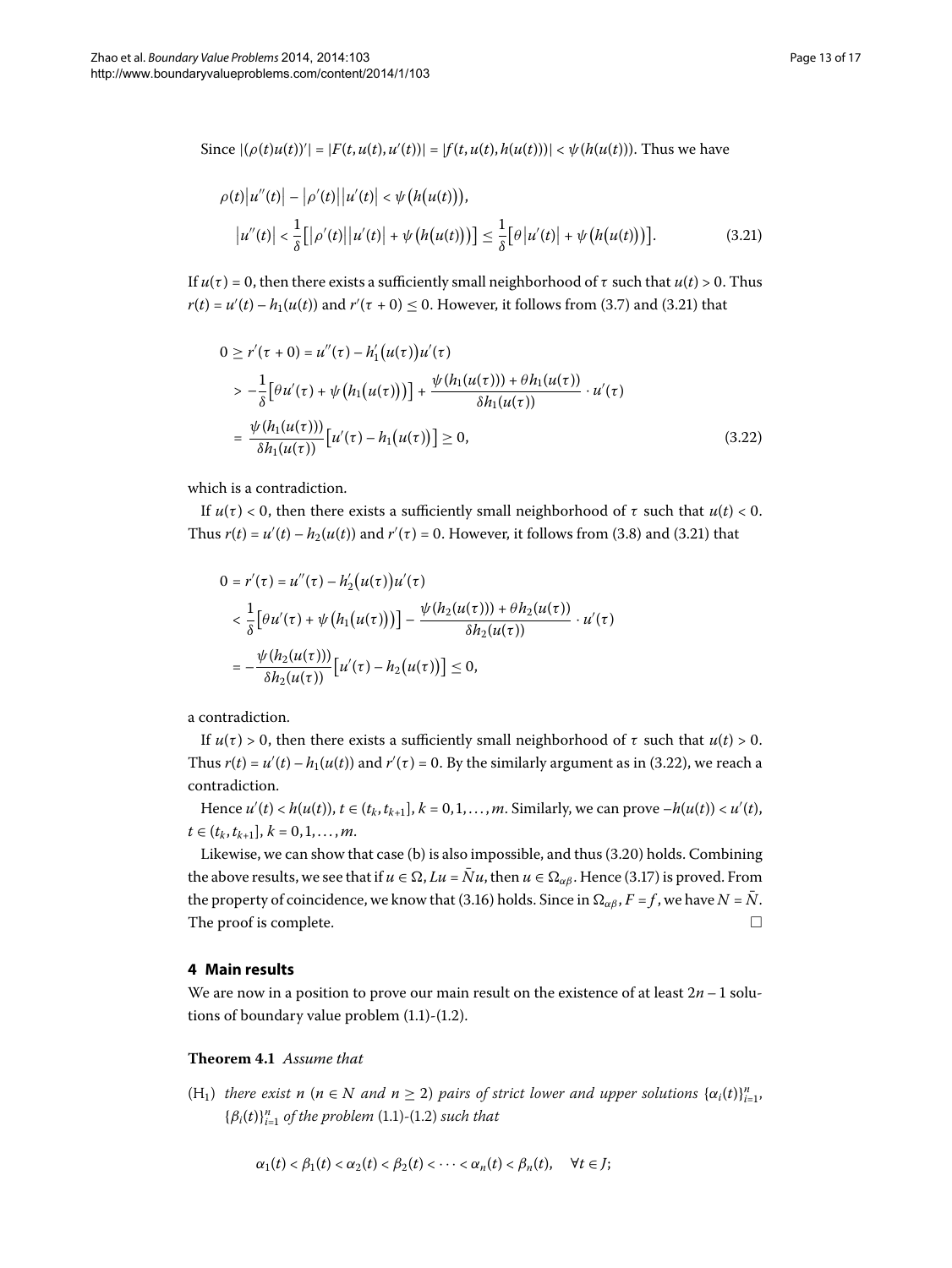- $(H_2)$   $f: J \times R^2 \to R$ ,  $f(t, u, p)$  *is continuous on*  $J^* \times R^2$  *and has property*  $(H)$  *relative to*  $\alpha_1(t)$ , *βn*(*t*);
- $(H_3)$   $I_k$ ,  $J_k$  are continuous for each  $k = 1, 2, ..., m$ , and satisfy

$$
I_k(t_k, \alpha_i(t_k)) = I_k(t_k, \beta_i(t_k)) = 0, \quad and
$$
  

$$
J_k(t_k, \alpha_i(t_k)) < 0 < J_k(t_k, \beta_i(t_k)), \quad i = 1, 2, ..., n.
$$

*Then BVP* (1[.](#page-0-1)1)-(1.2) *has at least*  $2n - 1$  *solutions*  $u_1(t), u_2(t), \ldots, u_{2n-1}(t)$  *such that*  $\alpha_1(t)$  <  $u_1(t) < \beta_1(t), \alpha_2(t) < u_2(t) < \beta_2(t), \ldots, \alpha_n(t) < u_n(t) < \beta_n(t),$  and

$$
\min_{t \in J} u_{n+1}(t) < \alpha_2(t), \qquad \max_{t \in J} u_{n+1}(t) > \beta_1(t), \qquad \dots, \qquad \min_{t \in J} u_{2n-1}(t) < \alpha_n(t),
$$
\n
$$
\max_{t \in J} u_{2n-1}(t) > \beta_{n-1}(t).
$$

*Proof* Choose  $M > 0$  large enough such that, for  $i = 1, 2, ..., n$ ,

$$
f(t, \beta_i(t), 0) + M - \beta_i(t) > 0, \quad M > \beta_i(t), \forall t \in J,
$$
\n
$$
f(t, \alpha_i(t), 0) - M - \alpha_i(t) < 0, \quad -M < \alpha_i(t), \forall t \in J,
$$
\n
$$
J_k(t_k, \alpha_i(t_k)) - M - \alpha_i(t_k) < 0 < J_k(t_k, \beta_i(t_k)) + M - \beta_i(t_k), \quad k = 1, \dots, m,
$$

and let  $h(u)$  be defined in (3[.](#page-9-0)10), then it follows from Lemma 3.4 that we can take  $d > 0$ large enough such that, for all  $u \in [-M, M]$ ,

$$
\min_{[0,M]} h_1(u) > \max \left\{ \max_{t \in J} |\beta'_i(t)|, \max_{t \in J} |\alpha'_i(t)|, i = 1, 2, ..., n \right\},
$$

$$
\min_{[-M,0]} h_2(u) > \max \left\{ \max_{t \in J} |\beta'_i(t)|, \max_{t \in J} |\alpha'_i(t)|, i = 1, 2, ..., n \right\}.
$$

Define the set  $G_i$   $(i = 1, 2, ..., n)$  as

$$
G_i = \left\{u \in PC^1(J) | (t,u,p) : \alpha_i(t) < u < \beta_i(t), |p| < h(u), \forall t \in J\right\}.
$$

Also

$$
G_{n+1} = \{u \in PC^1(J) | (t, u, p) : \alpha_1(t) < u < \beta_{n+1}(t), |p| < h(u), \forall t \in J\}.
$$

For  $i = 1, 2, ..., n + 1$ , we define the sets

$$
\Omega_i = \big\{ u \in PC^1(J) : (t, u(t), u'(t)) \in G_i, t \in J; (t_k^+, u(t_k^+), u'(t_k^+)) \in G_i, k = 1, ..., m \big\}.
$$

Then by Lemma 3[.](#page-9-0)4, we have

$$
Deg[(L,N),\Omega_i]=-1, \quad i=1,2,\ldots,n+1.
$$

From the additive property of coincidence degree, we obtain

$$
\mathrm{Deg}\big[(L,N),\Omega_{n+1}\backslash\overline{\Omega_1\cup\Omega_2\cup\cdots\cup\Omega_n}\big]=n-1\geq 1.
$$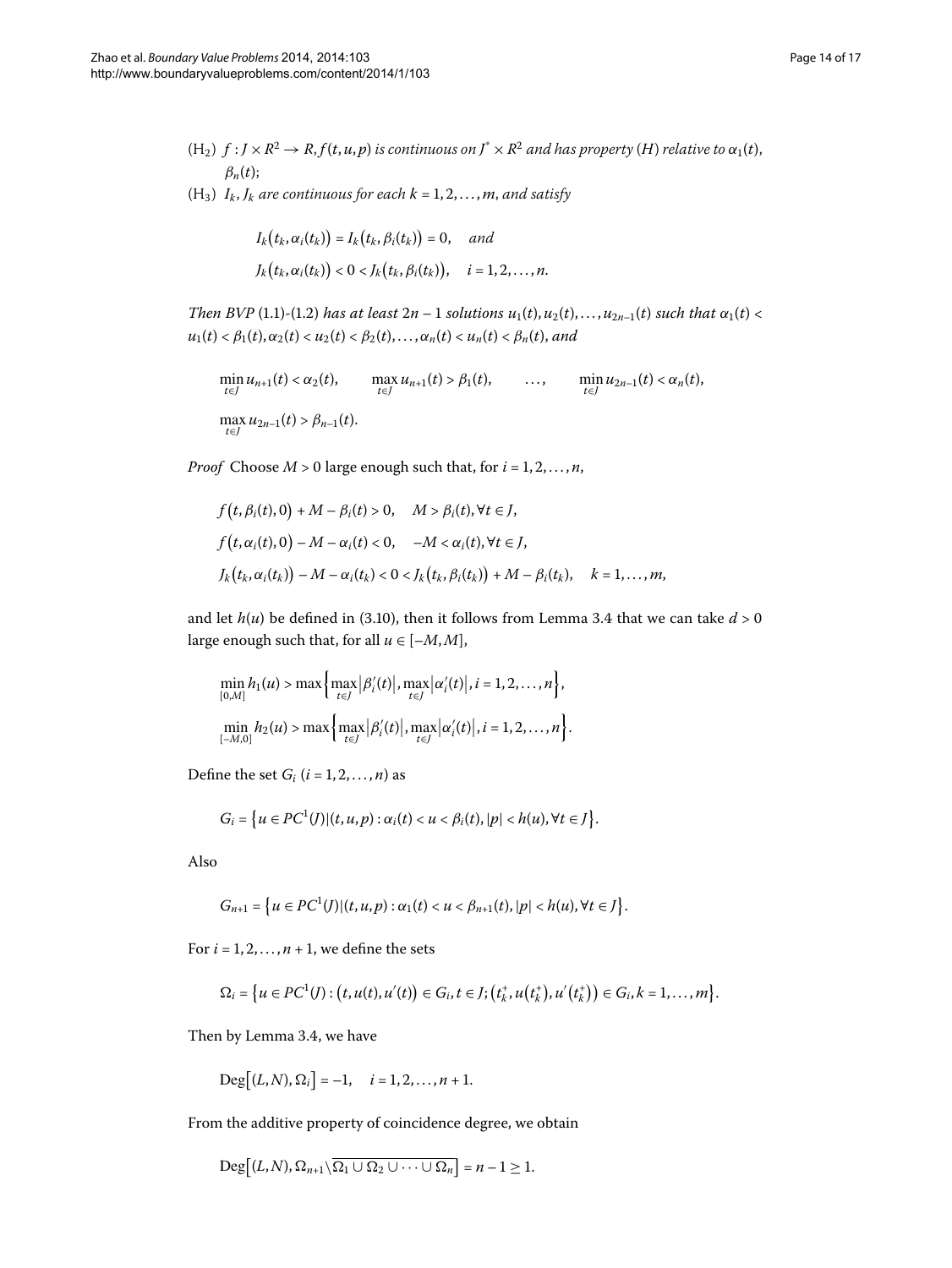$u_1(t)$ ,  $u_2(t)$  and  $u_3(t)$  such that

$$
\alpha_1(t) < u_1(t) < \beta_1(t), \qquad \alpha_2(t) < u_2(t) < \beta_2(t), \quad \text{on } J
$$

and  $\min_{t \in I} u_3(t) < \alpha_2(t)$ ,  $\max_{t \in I} u_3(t) > \beta_1(t)$ .

For  $n = 3$ , replacing  $\alpha_1, \alpha_2, \beta_1, \beta_2$  by  $\alpha_2, \alpha_3, \beta_2, \beta_3$  respectively, then we can obtain another two different solutions  $u_4(t)$ ,  $u_5(t)$  of the problem (1.1)-(1.2) such that

$$
\alpha_3(t) < u_4(t) < \beta_3(t), \quad \text{and} \quad \min_{t \in J} u_5(t) < \alpha_3(t), \qquad \max_{t \in J} u_5(t) > \beta_2(t).
$$

Along this way, we can complete the proof by the induction method.  $\Box$ 

We now present an example to illustrate that the assumptions of our theorem can be verified.

**Example 1** Consider the following boundary value problem:

$$
\begin{cases}\n(\rho(t)u')' = a - 2a \sin 2\pi u(t) \cos 4\pi u(t) + bt^2 \\
+ \frac{1}{2}(u')^2(1 + \sin^2 u'), \quad t \in [0,1], t \neq t_k, \\
\Delta u(t_k) = (t_k - u(t_k)) \cos 2\pi u(t_k), \quad k = 1,..., m, \\
\Delta u'(t_k) = \frac{t_k}{16} t g \pi u(t_k), \quad k = 1,..., m, \\
u'(0) = 0, \qquad u(1) = u(\eta),\n\end{cases}
$$
\n(4.1)

where  $\rho(t) = c + \sin \pi t$ ,  $c > 1$ ,  $0 < b < a \le \frac{1}{12}$ ,  $0 < \eta < 1$ ,  $0 < t_1 < t_2 < \cdots < t_m < 1$ ,  $\eta \ne t_k$ . First, we have  $\rho(t) \ge c - 1 > 0$  and  $|\rho'(t)| = |\cos t| \le 1$ , thus  $\theta = 1$ ,  $\delta = c - 1$ .

Next, it is clear that  $\{\alpha_i\}_{i=1}^n = \{-\frac{1}{4}, \frac{3}{4}, \dots, n - \frac{5}{4}\}$  and  $\{\beta_i\}_{i=1}^n = \{\frac{1}{4}, \frac{5}{4}, \dots, n - \frac{3}{4}\}$  are  $n \ (n \in \mathbb{N})$ and  $n \ge 2$ ) pairs of strict lower and upper solutions of the problem (4.1), respectively. It can be seen that  $I_k(t_k, \alpha_i(t_k)) = I_k(t_k, \beta_i(t_k)) = 0, I_k(t_k, \alpha_i(t_k)) < 0, I_k(t_k, \beta_i(t_k)) > 0, i = 1, ..., n$ . Thus conditions  $(H_1)$  and  $(H_3)$  of Theorem (4.1) hold.

Since  $f(t, u, p) = a - 2a \sin 2\pi u \cos 4\pi u + bt^2 + \frac{1}{2}p^2(1 + \sin^2 p)$ , it follows that

$$
f\left(t, i - \frac{5}{4}, 0\right) = a - 2a \sin\left(2\pi\left(i - \frac{5}{4}\right)\right) \cos\left(4\pi\left(i - \frac{5}{4}\right)\right) + bt^2
$$
  

$$
= a - 2a + bt^2 \le b - a < 0, \quad i = 1, ..., n.
$$
  

$$
f\left(t, i - \frac{3}{4}, 0\right) = a - 2a \sin\left(2\pi\left(i - \frac{3}{4}\right)\right) \cos\left(4\pi\left(i - \frac{3}{4}\right)\right) + bt^2
$$
  

$$
= a + 2a + bt^2 > 0, \quad i = 1, ..., n.
$$

For all  $u \in \left( -(n - \frac{5}{4}), -\frac{1}{4} \right) \cup \left( \frac{1}{4}, (n - \frac{5}{4}) \right)$ , we have

$$
|f(t,u,p)| \leq 3a + bt^2 + p^2 \leq 3a + b + p^2 < \frac{1}{3} + p^2.
$$

<span id="page-14-0"></span>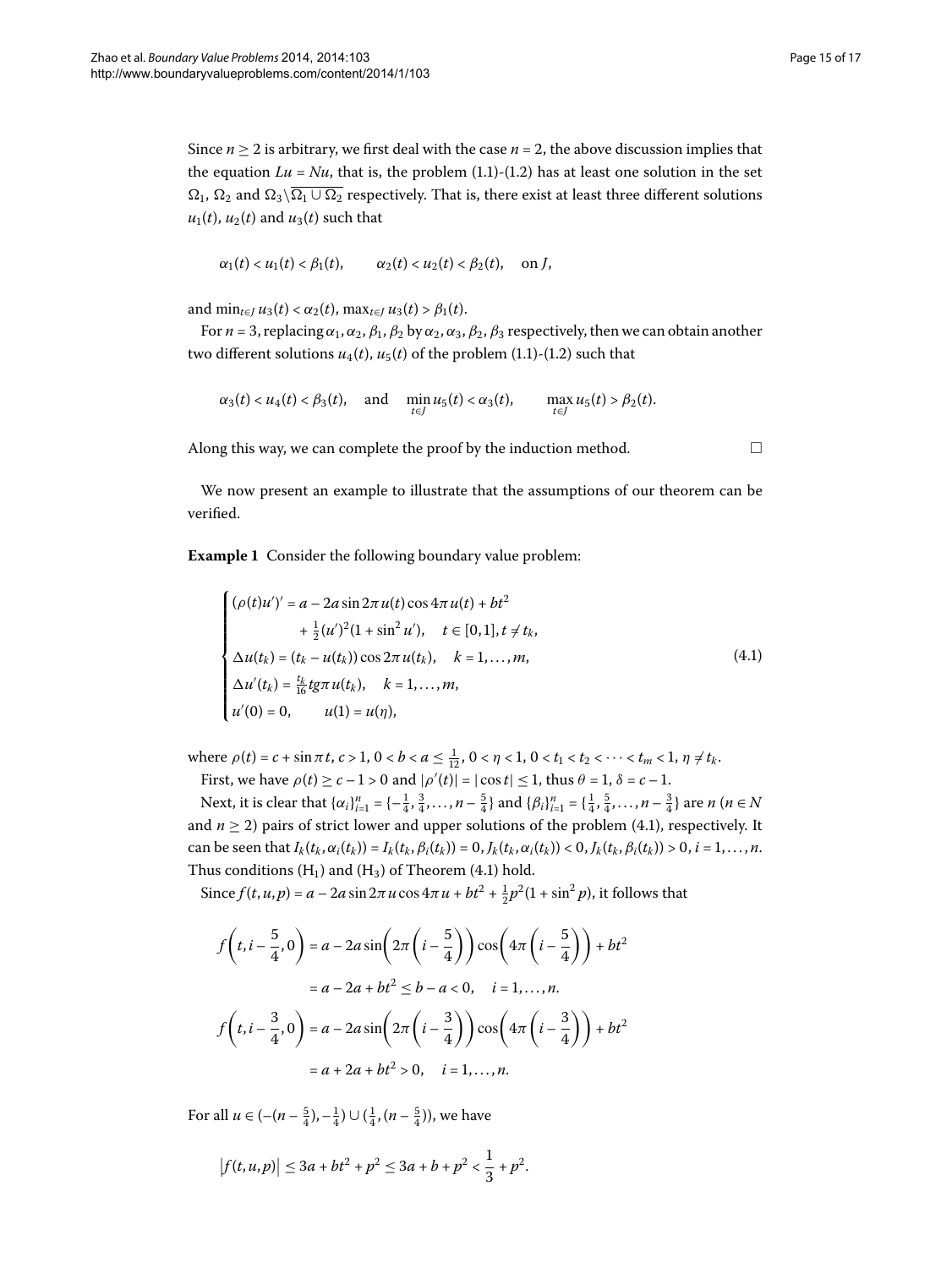Take  $\psi(p) = \frac{1}{3} + p^2$ , then

$$
\int_0^{+\infty} \frac{s}{\theta s + \psi(s)} ds = \int_0^{+\infty} \frac{s}{s + \frac{1}{3} + s^2} ds = +\infty.
$$

Hence  $f$  has property  $(H)$ [.](#page-12-2) It follows from Theorem 4.1 that the problem (4.1) has at least  $2n-1$  different solutions  $u_1(t), \ldots, u_n(t), \ldots, u_{2n-1}(t)$  such that

$$
-\frac{1}{4} < u_1(t) < \frac{1}{4}, \qquad \frac{3}{4} < u_2(t) < \frac{5}{4}, \qquad \dots, \qquad \left(n - \frac{5}{4}\right) < u_n(t) < \left(n - \frac{3}{4}\right), \quad \text{and}
$$
\n
$$
\min_{t \in J} u_{n+1}(t) < \frac{3}{4}, \qquad \max_{t \in J} u_{n+1}(t) > \frac{1}{4}, \qquad \dots, \qquad \min_{t \in J} u_{2n-1}(t) < n - \frac{5}{4},
$$
\n
$$
\max_{t \in J} u_{2n-1}(t) > n - \frac{7}{4}.
$$

#### <span id="page-15-1"></span><span id="page-15-0"></span>**Competing interests**

The authors declare that they have no competing interests.

#### **Authors' contributions**

The authors declare that the study was realized in collaboration with the same responsibility. All authors read and approved the final manuscript.

#### **Author details**

<span id="page-15-2"></span><sup>1</sup>School of Science, Hunan University of Technology, Zhuzhou, Hunan 412007, PR China. <sup>2</sup>Department of Mathematics, Central South University, Changsha, Hunan 410075, PR China.

#### <span id="page-15-7"></span>**Acknowledgements**

The authors are highly grateful to the referees for careful reading and comments on this paper. The research is supported by Hunan Provincial Natural Science Foundation of China (No. 13JJ3106, and 12JJ2004); it is also supported by the National Natural Science Foundation of China (No. 61074067, 11271372, and 11201138).

#### Received: 20 December 2013 Accepted: 8 April 2014 Published: 07 May 2014

#### <span id="page-15-4"></span>**References**

- 1. Bainov, DD, Simeonov, PS: Systems with Impulse Effect. Ellis Horwood, Chichester (1989)
- 2. Lakshmikantham, V, Bainov, DD, Simeonov, PS: Theory of Impulsive Differential Equations. World Scientific, Singapore (1989)
- 3. Guo, D: Multiple solutions for n-th order impulsive integro-differential equations in Banach spaces. Nonlinear Anal. 60, 955-976 (2005)
- <span id="page-15-8"></span>4. Liu, X, Jiang, D: Multiple positive solutions of Dirichlet boundary value problems for second order impulsive differential equations. J. Math. Anal. Appl. 321, 501-514 (2006)
- <span id="page-15-3"></span>5. Ding, W, Han, M, Mi, J: Periodic boundary value problems for second-order impulsive functional equations. Comput. Math. Appl. 50, 491-507 (2005)
- <span id="page-15-5"></span>6. Liu, B, Yu, J: Existence of solution for m-point boundary value problem of second order differential systems with impulsive. Appl. Math. Comput. 125, 155-175 (2002)
- <span id="page-15-9"></span>7. O'Regan, D: Boundary value problem for second and higher order differential equation. Proc. Am. Math. Soc. 113, 761-775 (1991)
- <span id="page-15-11"></span><span id="page-15-6"></span>8. Jiang, F, Shen, J, Zeng, Y: Applications of the Poincaré-Birkhoff theorem to impulsive Duffing equations at resonance. Nonlinear Anal., Real World Appl. 13, 1292-1305 (2012)
- 9. Lee, Y, Liu, X: Study of singular for second order impulsive differential equations. J. Math. Anal. Appl. 331, 159-176 (2007)
- <span id="page-15-10"></span>10. Bai, C: Existence result for boundary value problem of nonlinear impulsive fractional differential equation at resonance. J. Appl. Math. Comput. 39, 421-443 (2012)
- 11. Feng, W, Webb, JRL: Solvability of three point boundary value problem at resonance. Nonlinear Anal. 30, 3227-3238 (1997)
- 12. Khan, RA, Webb, JRL: Existence of at least three solutions of a second-order three-point boundary value problem. Nonlinear Anal. 64, 1356-1366 (2006)
- 13. Ma, R: Existence results of a m-point boundary value problem at resonance. J. Math. Anal. Appl. 294, 147-157 (2004)
- 14. Gupta, P, Ntouyas, S, Tsamatos, P: Existence results for multi-point boundary value problem for second-order ordinary differential equations. Bull. Greek Math. Soc. 43, 105-123 (2000)
- 15. Henderson, J, Thompson, HB: Existence of multiple solutions for second-order boundary value problems. J. Differ. Equ. 166, 443-454 (2000)